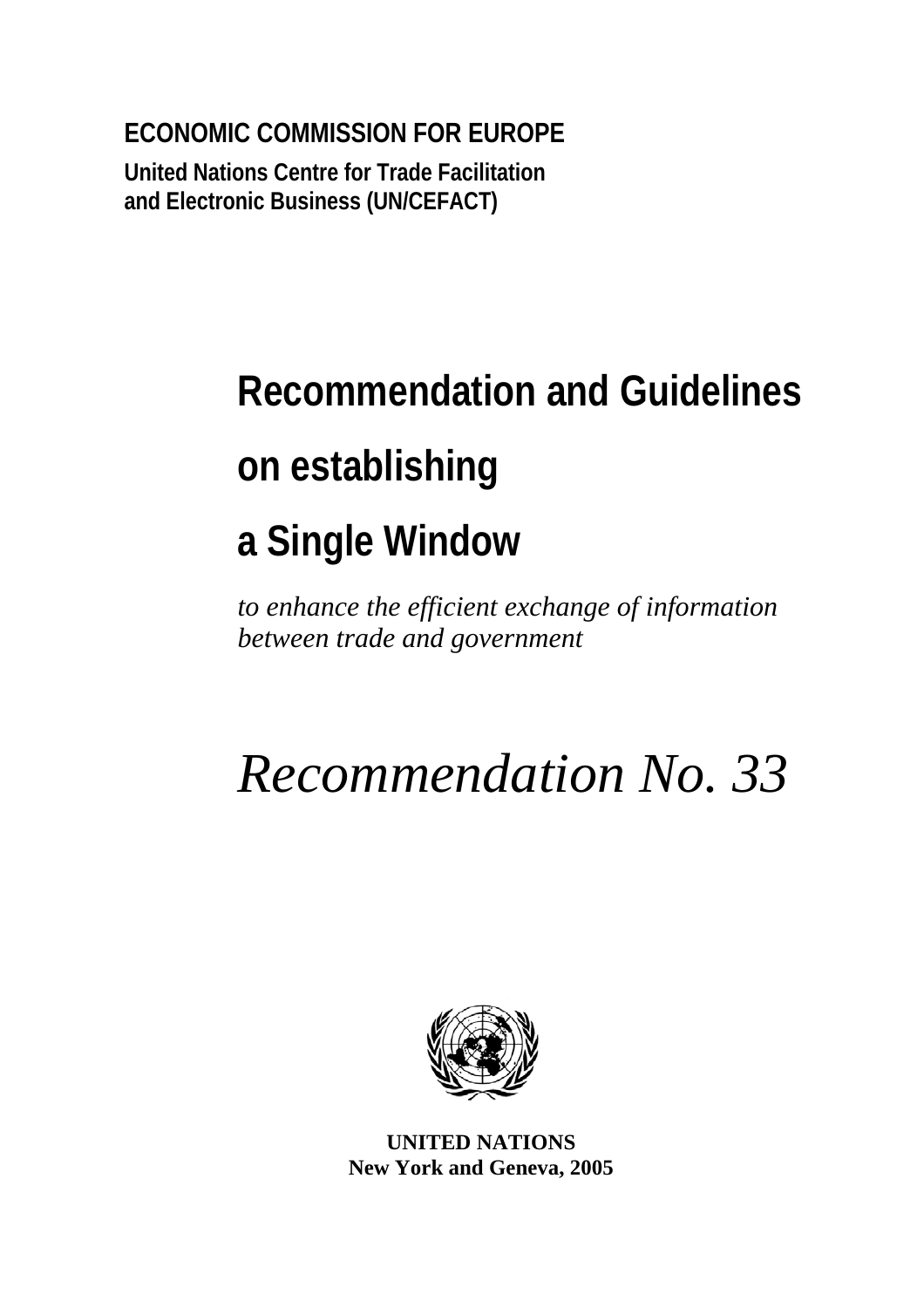#### **The United Nations Centre for Trade Facilitation and Electronic Business (UN/CEFACT)**

#### **Simple, Transparent and Effective Processes for Global Commerce**

UN/CEFACT's mission is to improve the ability of business, trade and administrative organizations, from developed, developing and transitional economies, to exchange products and relevant services effectively. Its principal focus is on facilitating national and international transactions, through the simplification and harmonization of processes, procedures and information flows, and so contribute to the growth of global commerce.

Participation in UN/CEFACT is open to United Nations Member States, Intergovernmental Organizations and Non-Governmental Organizations recognised by the United Nations Economic and Social Council (ECOSOC). Through this participation of government and business representatives from around the world, UN/CEFACT has developed a range of trade facilitation and e-business standards, recommendations and tools that are approved within a broad intergovernmental process and implemented globally.

#### **www.unece.org/cefact**

#### RECOMMENDATION No. 33 United Nations Centre for Trade Facilitation and Electronic Business Geneva, July 2005

| UNITED NATIONS PUBLICATION |
|----------------------------|
| Sales No. 05.II.E.9        |
| ISBN 92-1-116924-0         |

ECE/TRADE/352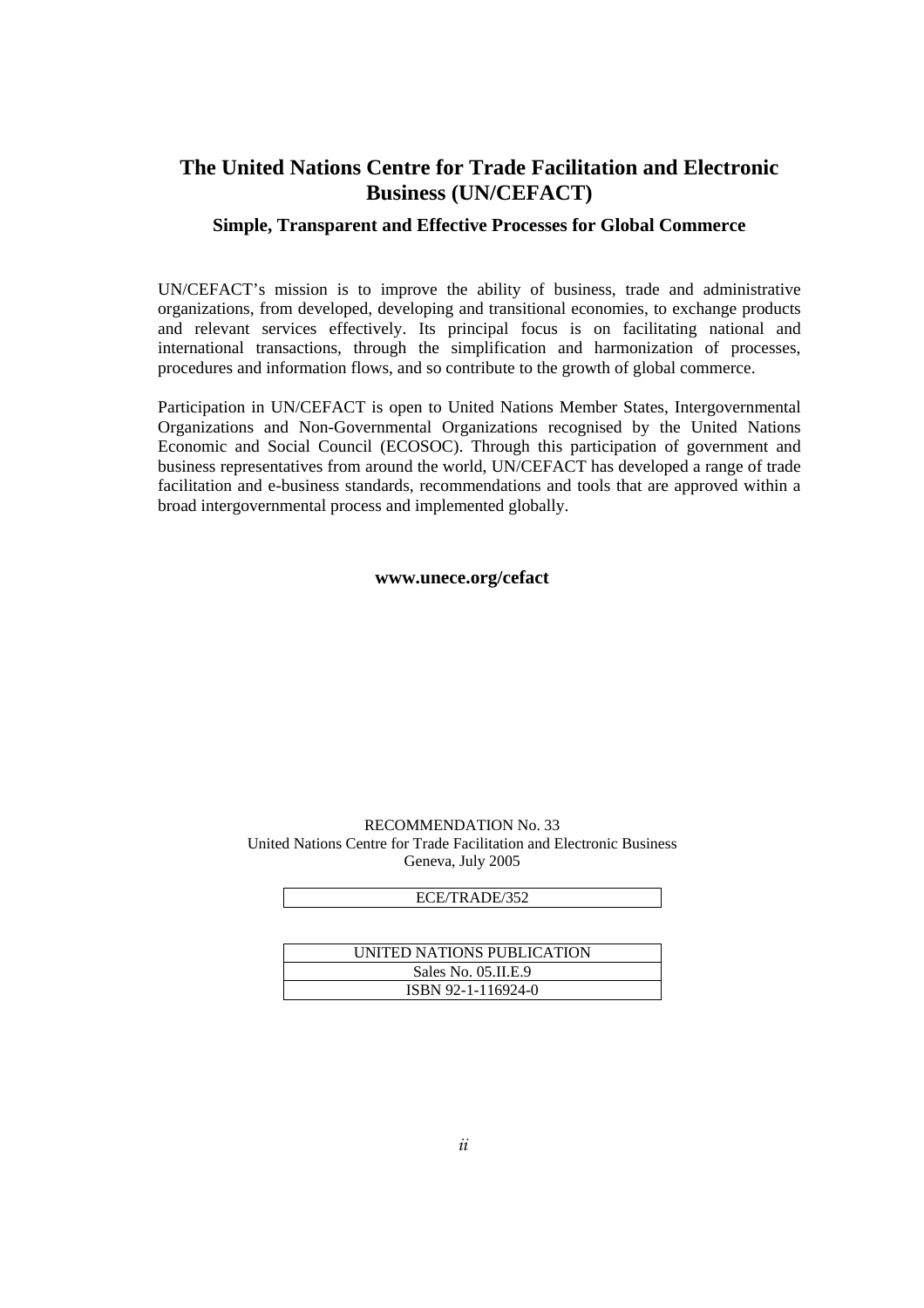## **CONTENTS**

| Foreword by the Executive Secretary of the Economic Commission for Europe |  |
|---------------------------------------------------------------------------|--|
|                                                                           |  |

# **PART ONE**

## **Recommendation 33 on Establishing a Single Window**

# **PART TWO**

## **Guidelines on Establishing a Single Window**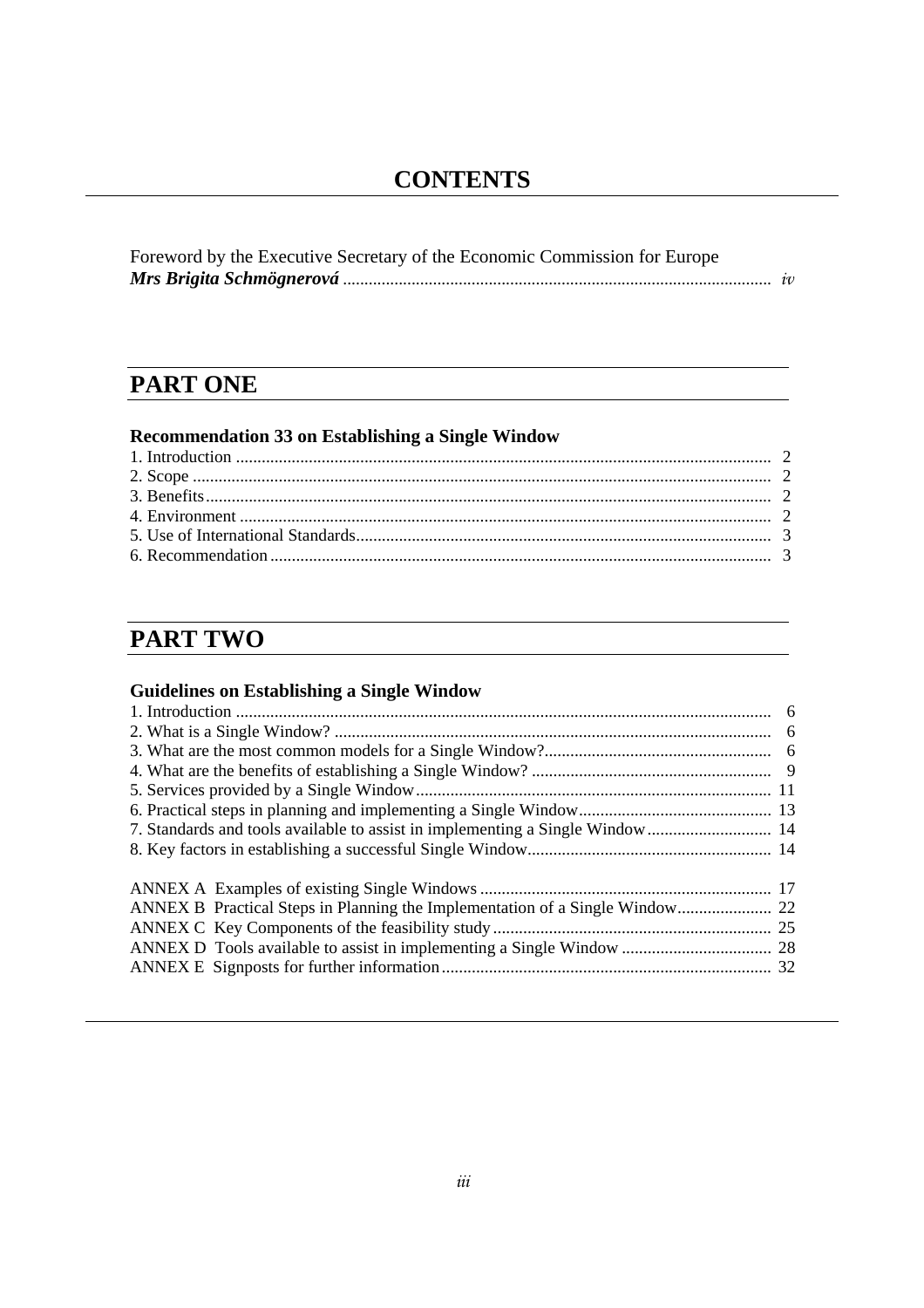#### **Foreword**

The word 'facilitate' means to make easy or easier, and this is precisely the goal of trade facilitation - to make the processes and procedures of international trade as simple and efficient as possible for traders, concerned public authorities and governments. The need for simplification and harmonization is particularly evident in the preparation and submission of the extensive range of information and documents required by governmental authorities to comply with import, export and transit-related regulations. These requirements place a heavy burden on the resources of companies and can constitute a serious barrier to the development and efficiency of international trade, especially for Small and Medium Enterprises (SMEs).

UN/CEFACT Recommendation Number 33 addresses this problem by recommending to Governments and traders the establishment of a "Single Window", whereby trade-related information and/or documents need only be submitted *once* at a single entry point to fulfil all import, export, and transit-related regulatory requirements. The Recommendation also suggests that participating authorities and agencies should coordinate their respective controls through the Single Window and should consider providing facilities for payment of relevant duties, taxes and fees. The Recommendation is complemented by a detailed set of Guidelines designed to assist countries in implementation.

Recommendation 33 was developed by the International Trade Procedures Working Group (ITPWG-TBG15) of UN/CEFACT and was approved through the Intersessional Approval Process in September 2004. It is the latest in a series of over 30 trade facilitation Recommendations prepared by UN/CEFACT, all of which are available free of charge on the UNECE website, www.unece.org/trade.

I am convinced that the establishment of a Single Window constitutes an important building block in the area of trade facilitation and I therefore invite all concerned actors, both public and private, to make an effective use of this Recommendation.

Elufos

Brigita Schmögnerová Executive Secretary United Nations Economic Commission for Europe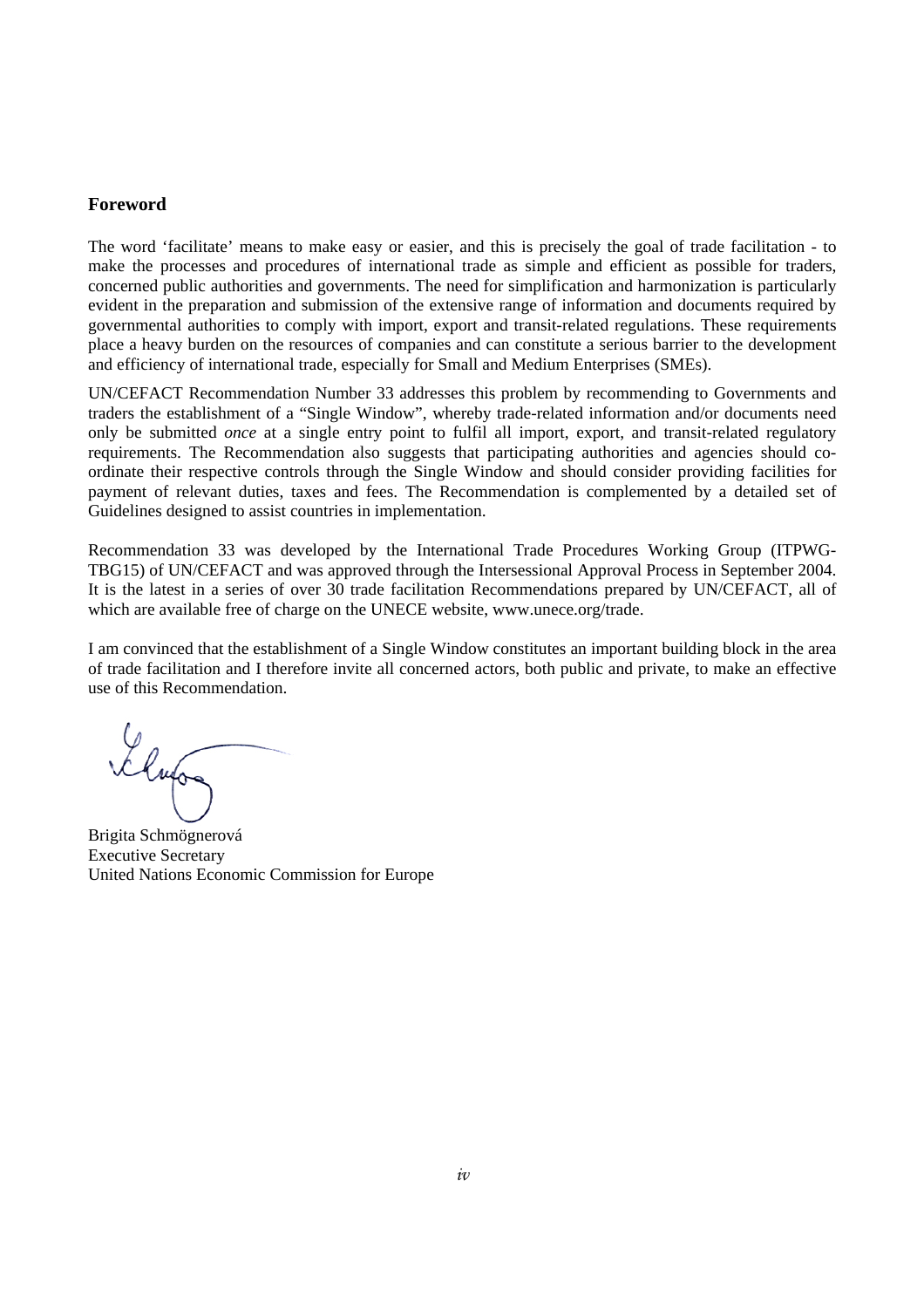# **PART ONE**

# **UN/CEFACT RECOMMENDATION No. 33**

# **ESTABLISHING A SINGLE WINDOW**

#### **to enhance the efficient exchange of information between trade and government**

The Recommendation was developed by the International Trade Procedures Working Group (ITPWG – TBG15) of the UN/CEFACT International Trade and Business Processes Group (TBG).

It was formally approved by the UN/CEFACT heads of delegation in September 2004, after an extensive review process by various industry, governmental and international organizations.

A draft of the Recommendation (TRADE/CEFACT/2004/MISC.7) had previously been submitted to the 10th UN/CEFACT Plenary session in May 2004.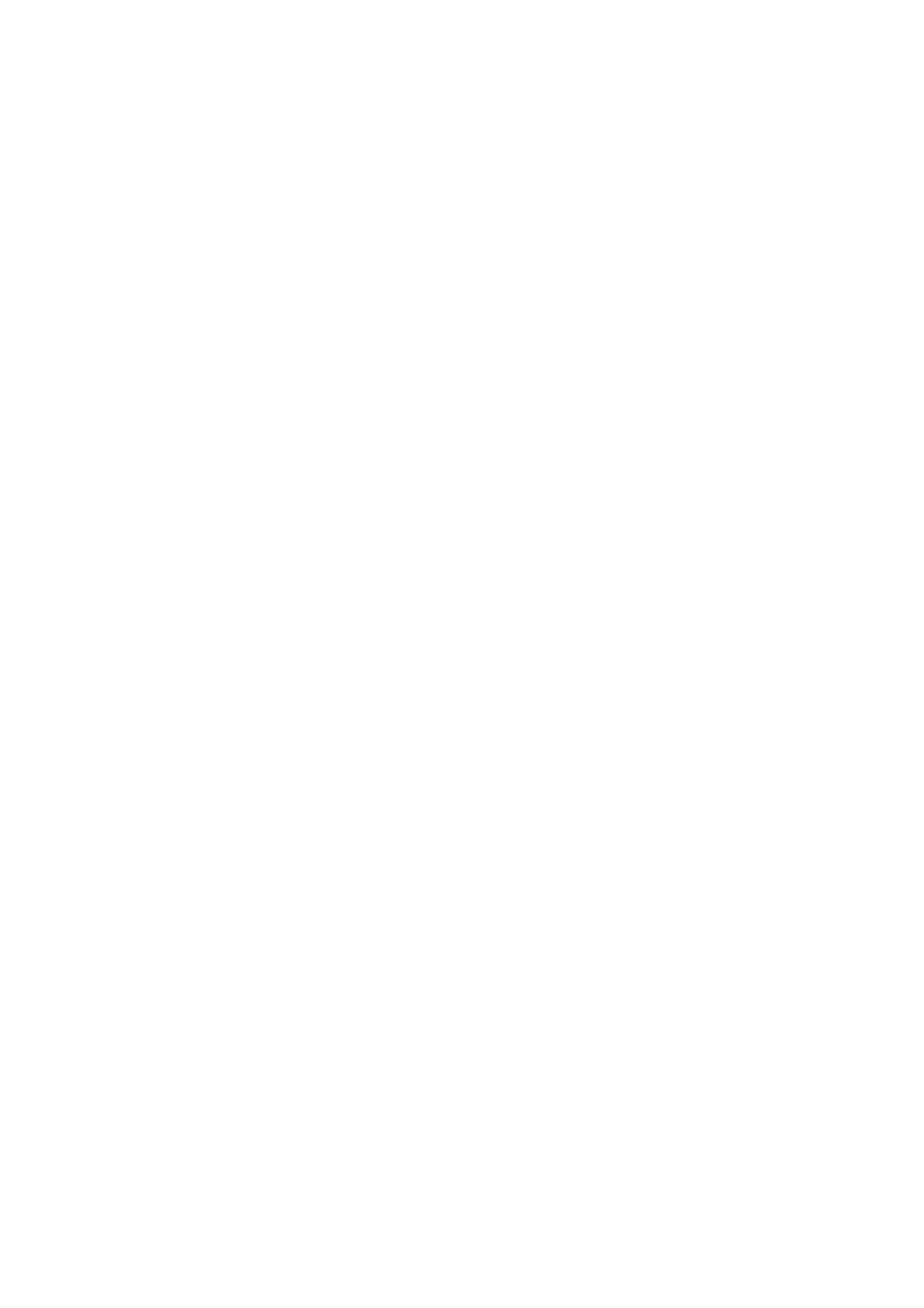#### **1. Introduction**

Inmany countries, companies<sup>1</sup> involved in international trade have regularly to prepare and submit large volumes of information and documents to governmental authorities to comply with import, export and transit-related regulatory requirements. This information and documentation often has to be submitted through several different agencies, each with their own specific (manual or automated) systems and paper forms. These extensive requirements, together with their associated compliance costs, can constitute a serious burden to both governments and the business community and can also be a serious barrier to the development of international trade.

One approach to address this problem is the establishment of a Single Window whereby trade related information and/or documents need only be submitted once at a single entry point. This can enhance the availability and handling of information, expedite and simplify information flows between trade and government and can result in a greater harmonisation and sharing of the relevant data across governmental systems, bringing meaningful gains to all parties involved in cross-border trade. The use of such a facility can result in improved efficiency and effectiveness of official controls and can reduce costs for both governments and traders due to better use of resources.

The Single Window is therefore a practical application of trade facilitation concepts meant to reduce non-tariff trade barriers and can deliver immediate benefits to all members of the trading community.

#### **2. Scope**

 $\overline{a}$ 

*Within the context of this Recommendation, a Single Window is defined as a facility that allows parties involved in trade and transport to lodge standardized information and documents with a single entry point to fulfil all import, export, and transit-related regulatory requirements. If information is electronic, then individual data elements should only be submitted once.* 

In practical terms, the Single Window aims to expedite and simplify information flows between trade and government and bring meaningful gains to all parties involved in cross-border trade. The Single Window is generally managed centrally by a lead agency, enabling the appropriate governmental authorities and agencies to receive or have access to the information relevant for their purpose. In addition, participating authorities and agencies should co-ordinate their controls. In some cases, the Single Window may provide facilities for payment of relevant duties, taxes and fees.

A Single Window does not necessarily imply the implementation and use of high-tech information and communication technology (ICT), although facilitation can often be greatly enhanced if Governments identify and adopt relevant ICT technologies for a Single Window.

#### **3. Benefits**

The implementation of a Single Window can be highly beneficial for both Governments and trade. For Governments it can bring better risk management, improved levels of security and increased revenue yields with enhanced trader compliance. Trading communities benefit from transparent and predictable interpretation and application of rules, and better deployment of human and financial resources, resulting in appreciable gains in productivity and competitiveness.

The value of such a facility for governments and traders has taken on increased importance in the new security environment with its emphasis on advance information and risk analysis.

#### **4. Environment**

The introduction of a Single Window will often first require a feasibility study and needs analysis to determine its potential scope, the level and nature of demand, data and other information requirements, legal issues, options for implementation (including possible phases of implementation), potential for and nature of

<span id="page-6-0"></span><sup>&</sup>lt;sup>1</sup> Companies include exporters and importers, freight forwarders, shipping agents, customs brokers, transporters, carriers and other parties directly involved in the movement of goods.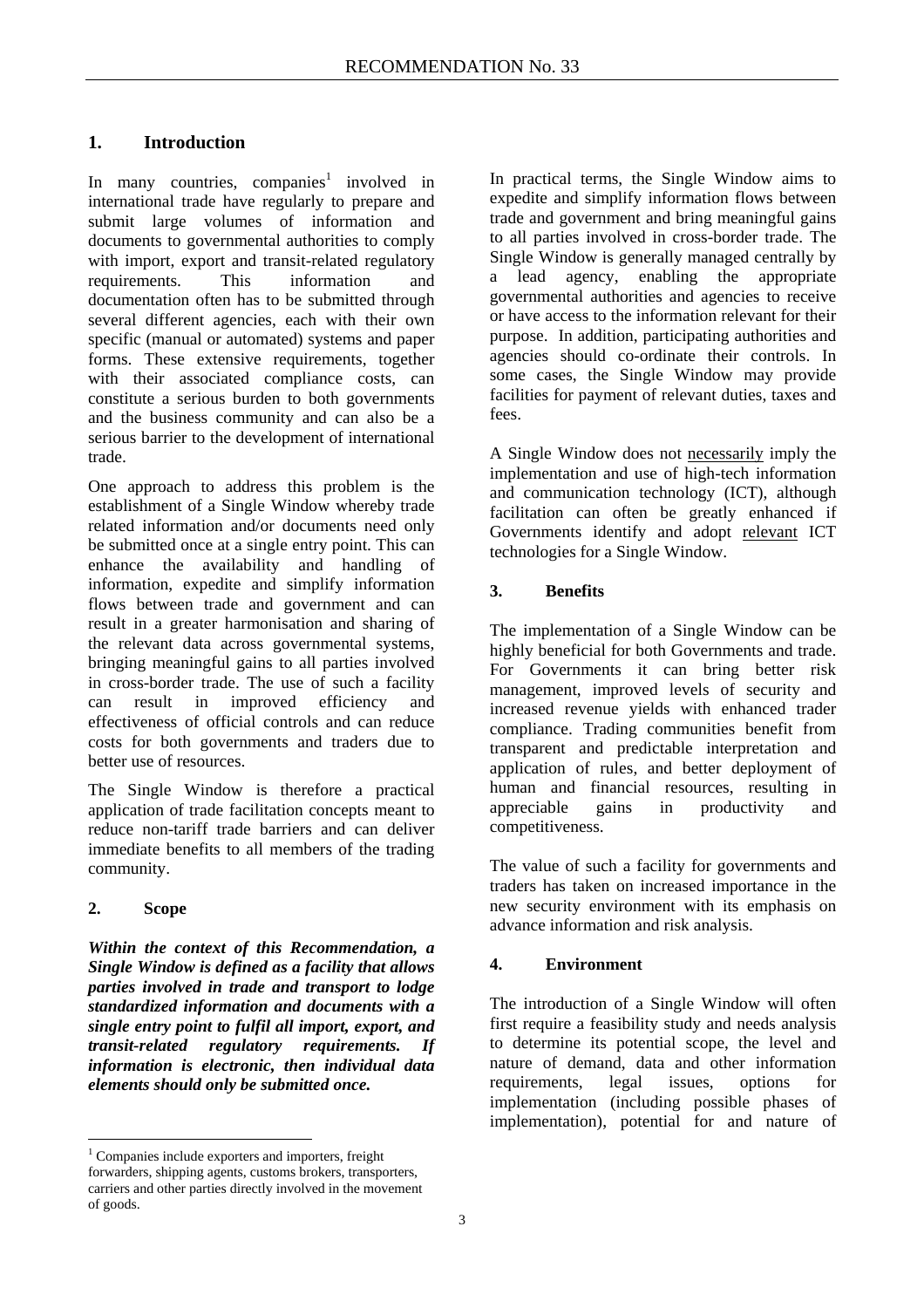a pilot implementation, the cost of implementation under the different scenarios, other resources required (human, technical, etc), potential benefits and risks, time frame, implementation and management strategy.

The most important prerequisites for the successful implementation of a Single Window facility are the political will of the government and the relevant governmental authorities and the full support and participation of the business community. The basic legal framework, including the introduction of privacy laws and rules providing privacy and security in the exchange of information, will also have to be developed.

#### **5. Use of International Standards**

When implementing a Single Window, governments and trade are strongly encouraged to consider the use of existing recommendations, standards and tools that have been developed over the past number of years by intergovernmental agencies and international organisations such as UNECE, UNCTAD, WCO, IMO, ICAO and the ICC. The use of standards and available tools will help ensure that the systems developed to implement the Single Window are more likely to be compatible with similar developments in other countries, and could also help in the exchange of information between such facilities over time.

#### **6. Recommendation**

The United Nations Centre for Trade Facilitation and Electronic Business (UN/CEFACT), being aware that the establishment of a Single Window facility, as described in this document and the attached guidelines, can harmonise and simplify the exchange of information between government and trade and considering that this will bring real benefits to both governments and trade, recommends that governments and those engaged in the international trade and movement of goods:

- a) Actively consider the possibility of implementing a Single Window facility in their country that allows:
	- parties involved in trade and transport to lodge standardized information and documents with a single entry point to fulfil all import, export, and transit-related regulatory requirements. If information is electronic, then individual data elements should only be submitted once.
	- the sharing of all information in respect of international trade transactions, which is supported by a legal framework that provides privacy and security in the exchange of information;
	- such a single entry point to disseminate, or provide access to, the relevant information to participating governmental authorities or authorised agencies and, where appropriate, to co-ordinate the controls of the various governmental authorities;
	- the addition of facilities to provide trade related government information and receive payment of duties and other charges.
- b) Proceed with the setting up of a Single Window facility at the national level through a collaborative effort with all relevant governmental authorities and the business community.
- c) Give full consideration to the guidelines attached to the present recommendation in the establishment of their Single Window facility.

UN/CEFACT invites governments to share and report to the UNECE secretariat where appropriate experiences and activities leading to the implementation of a single window facility in their respective countries.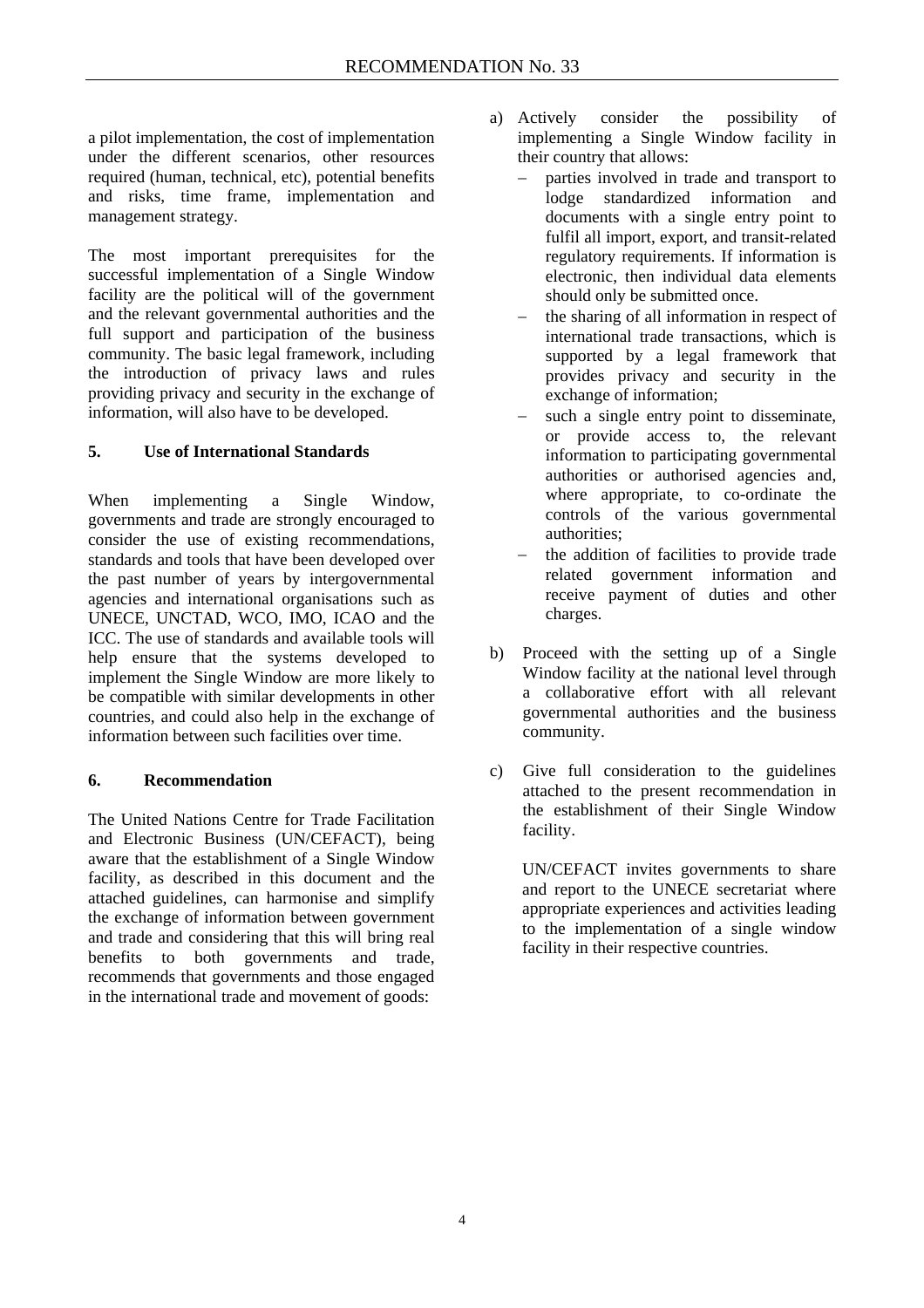# **PART TWO**

# **UN/CEFACT**

# **GUIDELINES ON ESTABLISHING A SINGLE WINDOW**

**to enhance the efficient exchange of information between trade and government** 

**Issued as a complement to UN/CEFACT Recommendation No. 33 on Establishing a Single Window**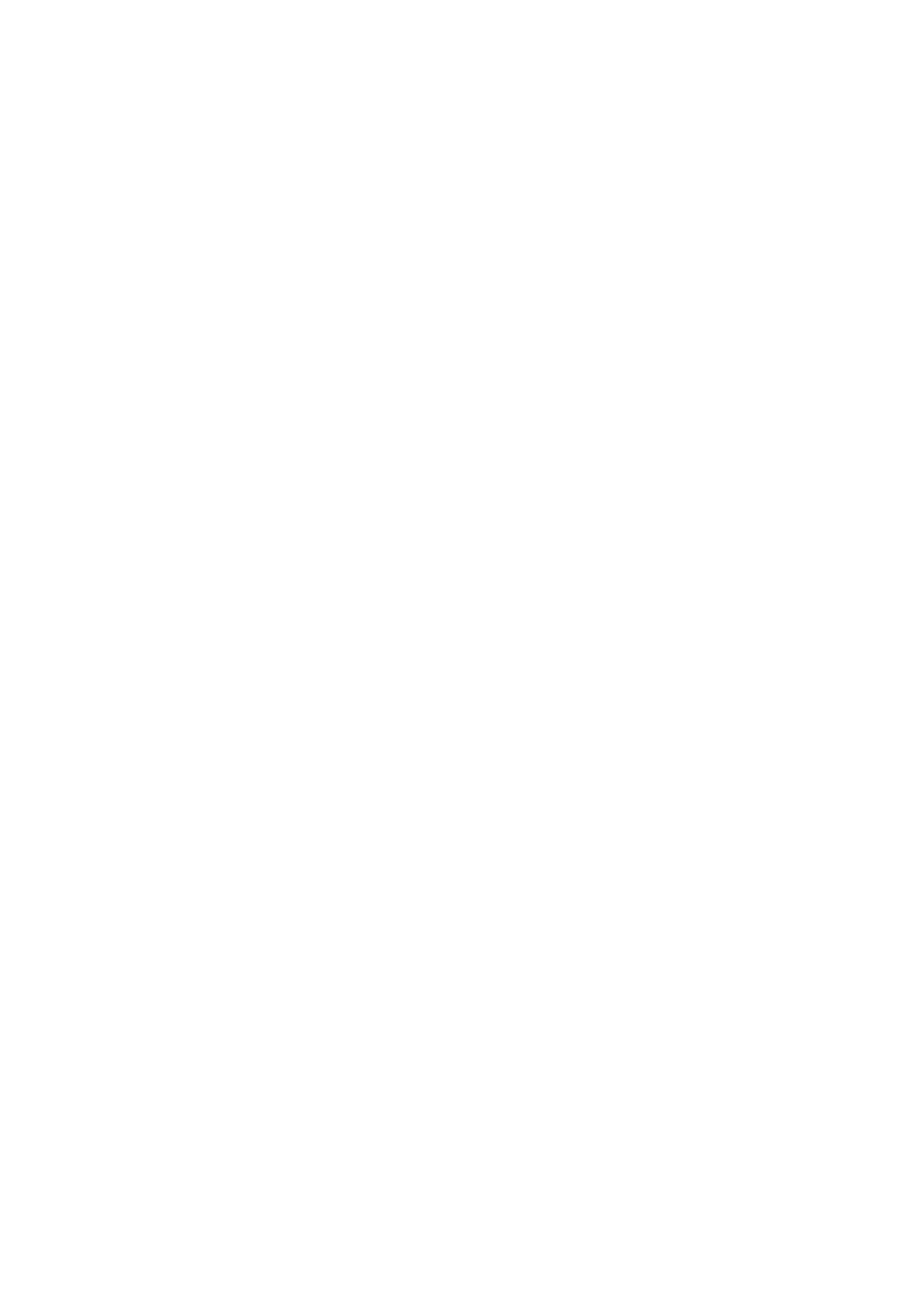#### **1. INTRODUCTION**

These Guidelines, which are complementary to UN/CEFACT Recommendation Number 33 on the Establishment of a Single Window, are designed to assist governments and trade in planning and establishing a Single Window facility for international import, export and transit-related regulatory requirements. They provide an overview of the main issues that have to be addressed, some of the tools available and the steps to be taken.

#### **2. WHAT IS A SINGLE WINDOW?**

As specified in UN/CEFACT Recommendation Number 33, the Single Window concept covered in these Guidelines refers to a facility that allows parties involved in trade and transport to lodge standardized information and documents with a single entry point to fulfil all import, export, and transit-related regulatory requirements. If information is electronic, then individual data elements should only be submitted once.

#### **3. WHAT ARE THE MOST COMMON MODELS FOR A SINGLE WINDOW?**

Although there are many possible approaches to establishing a Single Window, three basic models were discerned from the review undertaken by the UN/CEFACT International Trade Procedures Working Group (ITPWG/TBG15) of various systems that are currently in place or being developed<sup>2</sup>[.](#page-10-0) However, before considering these models, it is important to point out that:

- Although many business and trade practices are common to all countries, each country will also have its own unique requirements and conditions.
- A Single Window should represent a close cooperation between all involved governmental authorities and agencies, and the trading community;
- A Single Window does not necessarily imply the implementation and use of high-tech information and communication technology (ICT), although facilitation can often be greatly enhanced if Governments identify and adopt relevant ICT technologies for a Single Window.

The three basic models for the Single Window are:

 $\overline{a}$ 

a) **A Single Authority** that receives information, either on paper or electronically, disseminates this information to all relevant governmental authorities, and co-ordinates controls to prevent undue hindrance in the logistical chain. For example, in the Swedish Single Window, Customs performs selected tasks on behalf of some authorities (primarily for the National Tax Administration (import VAT), Statistics Sweden (trade statistics), the Swedish Board of Agriculture and the national Board of Trade (import licensing)).

<span id="page-10-0"></span><sup>&</sup>lt;sup>2</sup> In preparing these Guidelines, the UN/CEFACT International Trade Procedures Working Group (ITPWG/TBG15)reviewed the operation or development of the Single Windows in Australia, The Czech Republic, Finland, Japan, Mauritius, The Netherlands, Norway, Sweden, Singapore, Thailand, United Kingdom and the United States of America.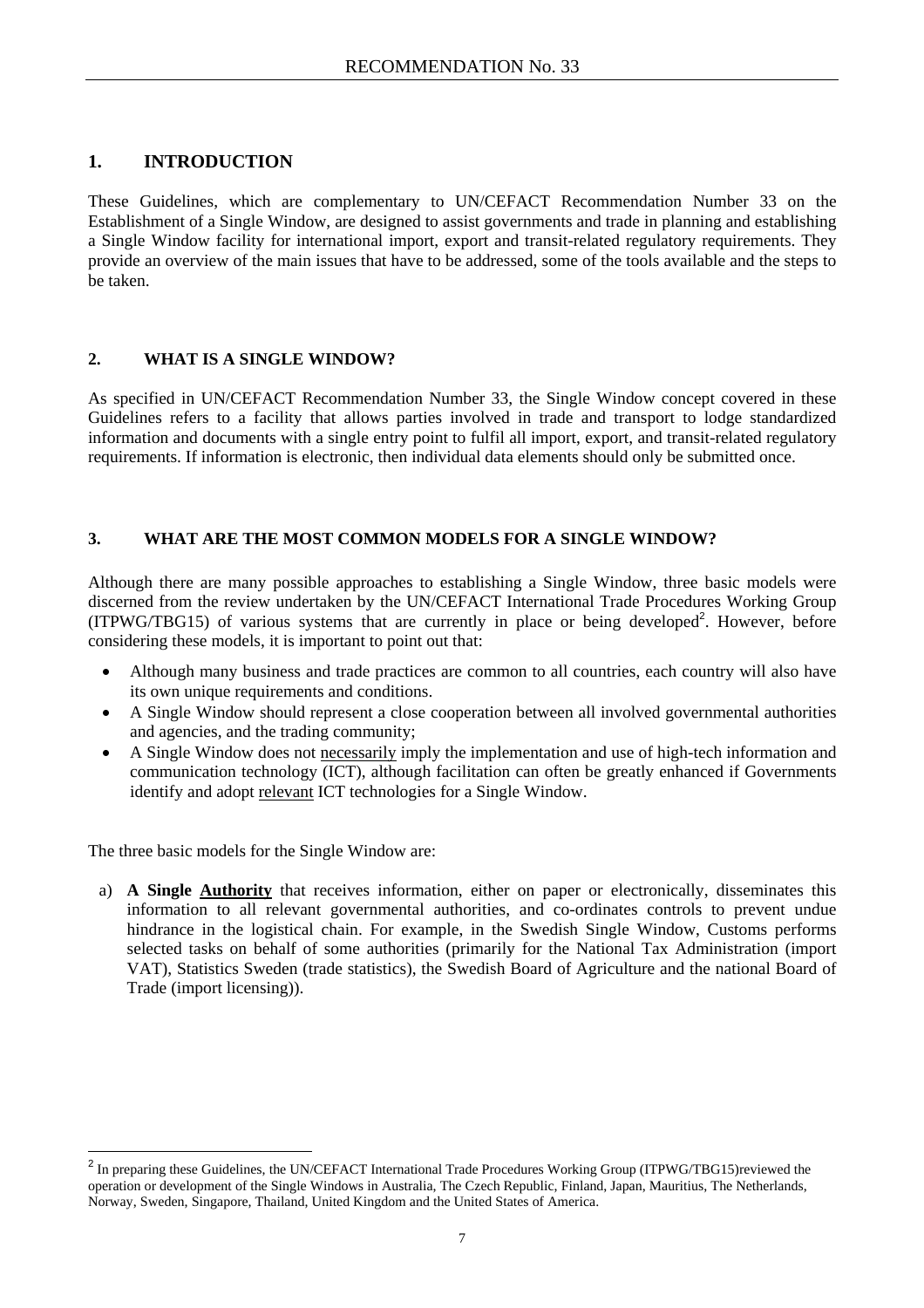

- b) **A Single Automated System for the collection and dissemination of information** (either public or private) that integrates the electronic collection, use, and dissemination (and storage) of data related to trade that crosses the border. For example, the United States has established a program that allows traders to submit standard data only once and the system processes and distributes the data to the agencies that have an interest in the transaction. There are various possibilities:
	- i. Integrated System: Data is processed through the system
	- ii. Interfaced System (decentralised): Data is sent to the agency for processing
	- iii. A combination of i and ii.

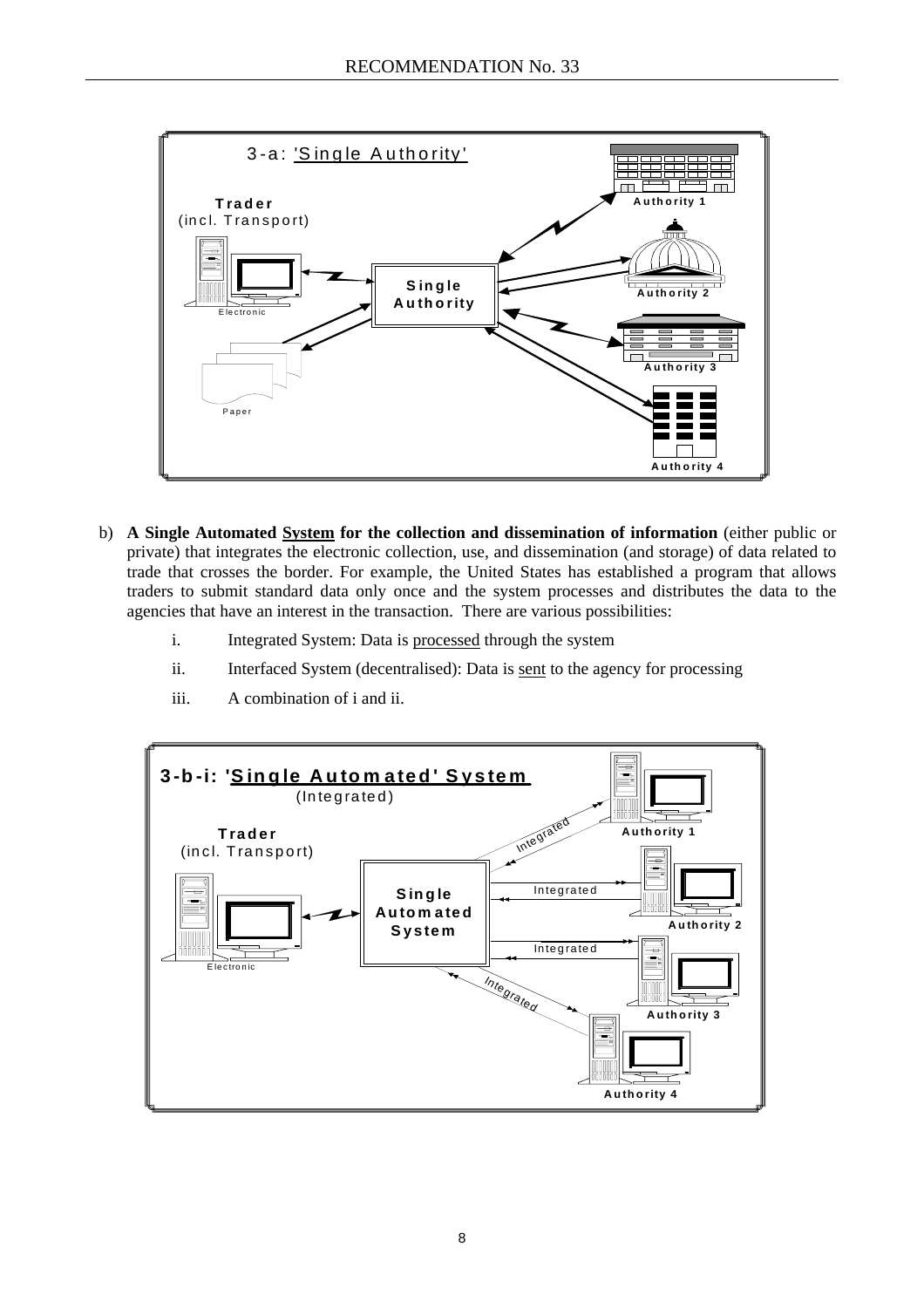

c) **An automated Information Transaction System** through which a trader can submit electronic trade declarations to the various authorities for processing and approval in a single application.

In this approach, approvals are transmitted electronically from governmental authorities to the trader's computer. Such a system is in use in Singapore and Mauritius. Moreover, in the Singaporean system, fees, taxes and duties are computed automatically and deducted from the traders' bank accounts. When establishing such a system, consideration could be given to the use of a master dataset, which consists of specific identities, which are pre-identified and pre-validated in advance for all relevant transactions<sup>[3](#page-12-0)</sup>.



<span id="page-12-0"></span><sup>&</sup>lt;sup>3</sup> For further information on master data sets, see UN/TRADE/CEFACT/2002/32/Rev 2 - "Facilitation Recommendation on Providing Guidance to Implementers of Electronic Business" - especially Appendix 3 on Simpl.e.business. See Annex D for a full listing of existing international recommendations, standards and tools.

 $\overline{a}$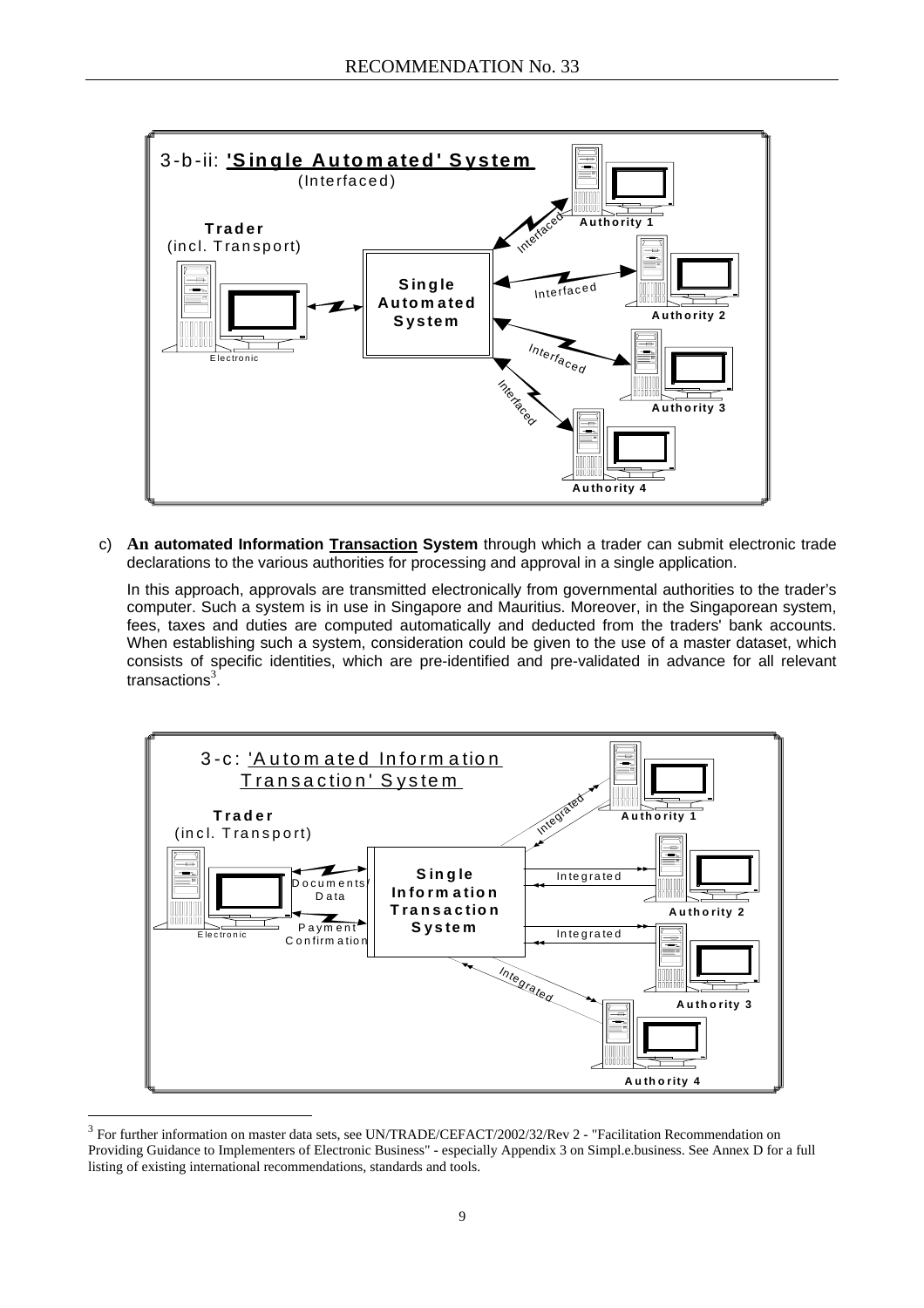#### **3.1 Lead Agency for a Single Window**

The appropriate agency to lead the establishment and operation of a Single Window will vary from country to country depending on legal, political and organisational issues<sup>4</sup>. The lead agency must be a very strong organisation with the necessary vision, authority (legal), politica[l](#page-13-0) backing, financial and human resources and interfaces to other key organisations. In some cases, because of their pivotal role, the information and documentation they receive and their key position at borders, Customs or port authorities can be the agency best suited to lead a Single Window development and implementation. They can also be the 'entrance' points to receive and coordinate the flow of information related to the fulfilment of all cross-border regulatory requirements.

However, the lead organisation does not necessarily have to be a governmental organisation; it can be a private entity such as a Chamber of Commerce or a semi-state organisation such as a Board of Trade. However, private organisations sometimes lack the legal authority to issue and accept information and documents and the power to enforce rules. Therefore, in such a scenario, it may be necessary for the private organisation to seek the explicit formal support of a governmental organisation that has such power at its disposal.

One example of a public-private partnership that led to the establishment of a Single Window was the Mauritius Network Services Ltd, in Mauritius. This is a tripartite joint-venture company involving public and private sector representatives and a foreign technical partner (see Annex A for further details).

Of the twelve Single Windows reviewed in the development of these Guidelines, the majority were lead by Customs. The distribution is as follows:

- Customs (including Ministry of Finance): 7
- Port authorities: 2
- Other governmental authorities: 1
- Public/private partnership: 2

#### **4. WHAT ARE THE BENEFITS OF ESTABLISHING A SINGLE WINDOW?**

A Single Window can simplify and facilitate to a considerable extent the process of providing and sharing the necessary information to fulfil trade-related regulatory requirements for both trader and authorities. The use of such a system can result in improved efficiency and effectiveness of official controls and can reduce costs for both governments and traders due to better use of resources.

#### **4.1 Benefits for Government**

 $\overline{a}$ 

A Single Window can lead to a better combination of existing governmental systems and processes, while at the same time promoting a more open and facilitative approach to the way in which governments operate and communicate with business. For example, as traders will submit all the required information and documents through a single entity, more effective systems can be established for a quicker and more accurate validation and distribution of this information to all relevant government agencies. This will also result in better coordination and co-operation between the governmental authorities involved in trade-related activities.

<span id="page-13-0"></span><sup>&</sup>lt;sup>4</sup> The lead agency might only have a coordination role (e.g. in Netherlands) or it might be necessary to set up some sort of agreement to lay down functions and responsibilities of the stakeholders and the organisation or (a private or private/public) company that is running the single window. This relationship could be subject to periodic assessment.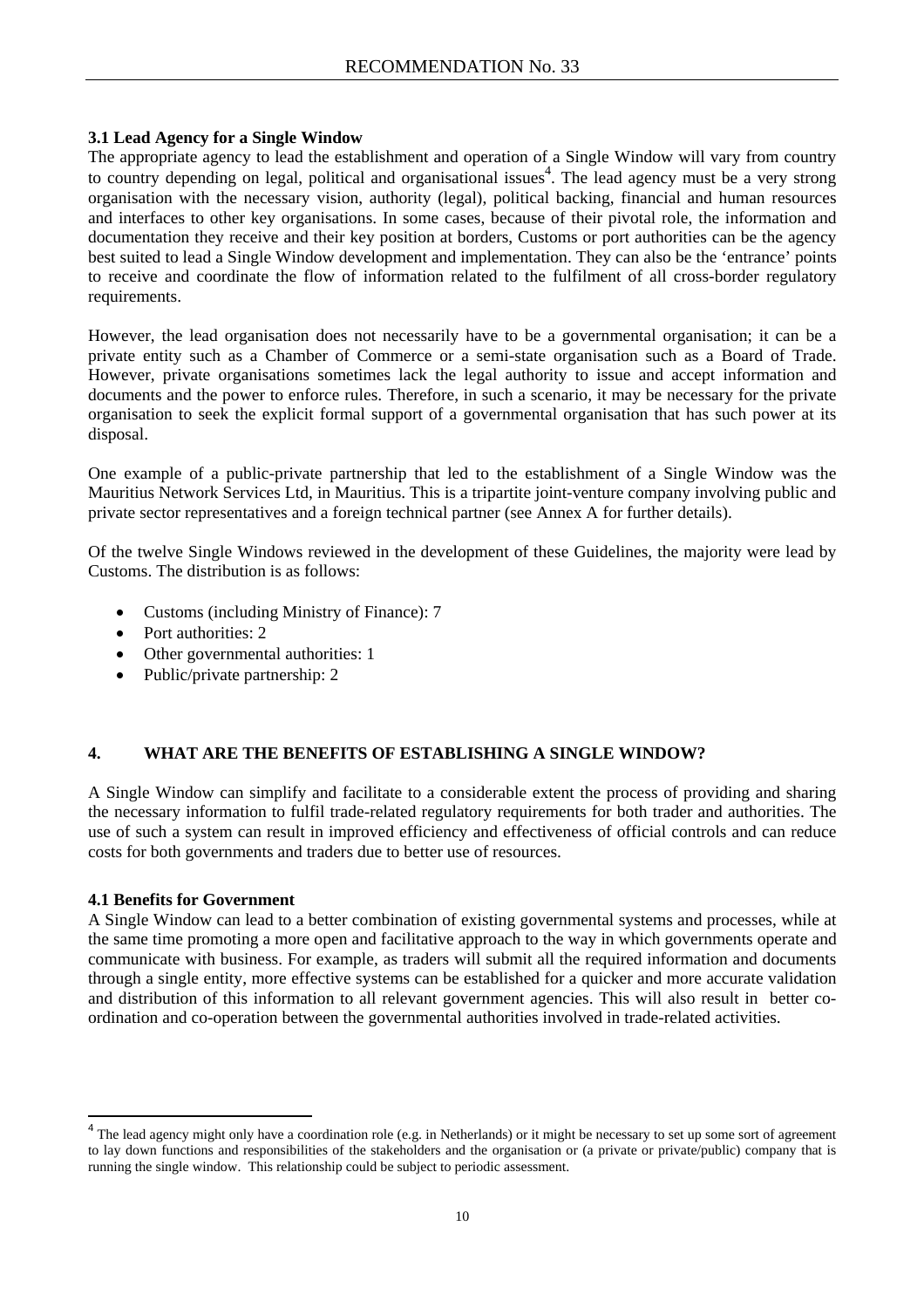Risk management techniques for control and enforcement purposes can also be enhanced through a Single Window facility that collects all data in a systematic way, resulting in more secure and efficient trade procedures. Further, the implementation of a payment system within a Single Window ensures rapid and accurate payment to governmental authorities and agencies for required duties and any other charges.

A Single Window that provides up-to-date information regarding tariff rates and other legal and procedural requirements will reduce any unintentional errors and increase trader compliance. In addition, the collection and co-ordination of the required information and trade documentation, through a Single Window will reduce the use of both human and financial resources, enabling governments to re-deploy resources previously used for administrative tasks to areas of greater concern and importance.

#### **Benefits for government**

- **More effective and efficient deployment of resources**
- **Correct (and often increased) revenue yield**
- **Improved trader compliance**
- **Enhanced security**
- **Increased integrity and transparency**

#### **4.2 Benefits for trade**

The main benefit for the trading community is that a Single Window can provide the trader with a single point for the one-time submission of all required information and documentation to all governmental agencies involved in export, import or transit procedures.

As the Single Window enables governments to process submitted information, documents and fees both faster and more accurately, traders should benefit from faster clearance and release times, enabling them to speed up the supply chain. In addition, the improved transparency and increased predictability can further reduce the potential for corrupt behaviour from both the public and private sector.

If the Single Window functions as a focal point for the access to updated information on current trade rules, regulations and compliance requirements, it will lower the administrative costs of trade transactions and encourage greater trader compliance.

#### **Benefits for trade**

- **Cutting costs through reducing delays**
- **Faster clearance and release**
- **Predictable application and explanation of rules**
- **More effective and efficient deployment of resources**
- **Increased transparency**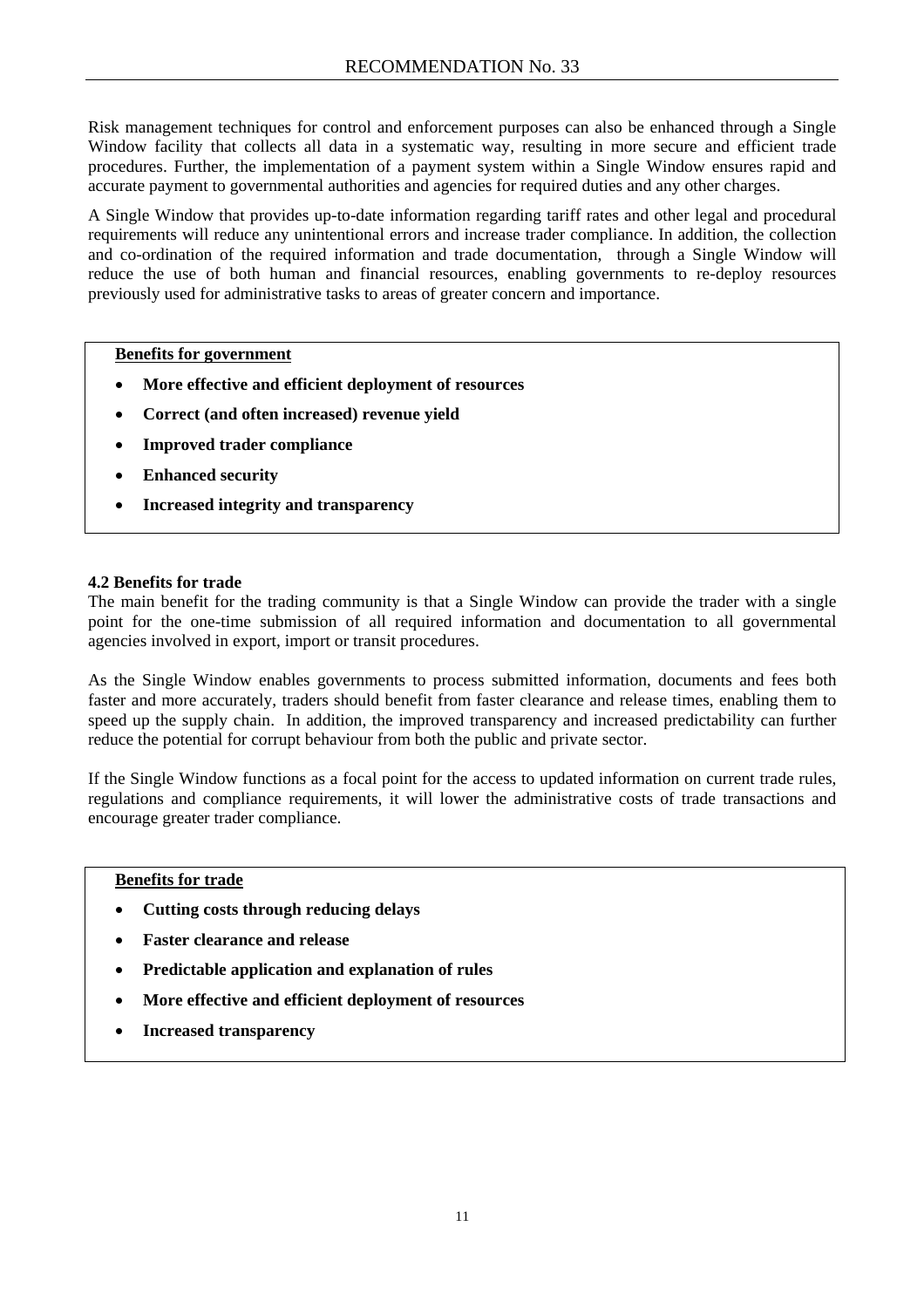#### **5. SERVICES PROVIDED BY A SINGLE WINDOW**

A Single Window can provide a wide variety of services and facilities depending on its design and coverage [5](#page-15-0) . A short summary of the services provided by a selected sample of existing Single Windows is provided below. More complete descriptions, including additional details on benefits, implementation model and financial model, are provided in Annex A.

**Mauritius:** The Single Window in Mauritius allows the submission of customs declarations, their processing and their return by electronic means through TradeNet, a proprietary system developed by Mauritius Network Services Ltd. in collaboration with Singapore Network Services Ltd. (which now operates under the name 'Crimson Logic'). The system is an EDI-based network application that allows the electronic transmission of documents between various parties involved in the movement of import and export goods, namely the Customs & Excise Department, Freight Forwarders, Shipping Agents, Customs Brokers, the Cargo Handling Corporation, the Ministry of Commerce, Operators within the Freeport, and Importers and Exporters. Banks will also be connected to TradeNet in the future to allow for the electronic payment of duties and taxes via the Mauritius Automated Clearing and Settlement System (MACSS) of the Bank of Mauritius.

TradeNet has also provided the Customs & Excise Department with an opportunity to embark on a major computerisation project, by way of the implementation of the Customs Management System (CMS), that links with it in the processing, approval, and clearance of customs declarations.

#### **Source for further information:** <http://mns.intnet.mu/projects/tradenet.htm>

 $\overline{a}$ 

**Sweden:** The Swedish Single Window system, known as "The Virtual Customs Office" (VCO), allows for electronic Customs declarations and application for import and export licenses and licenses for strategic products. It can be integrated into the traders business system and can automatically update changes in exchange rates, tariff codes and duty rates. The Single Window also includes all trade-related regulations and can provide traders with automated updates on changes via Internet and/or SMS-services. The VCO also offers interactive training courses and possibility to customize and create personal virtual customs offices, which contain all information and processes that each trader uses and finds relevant to its needs and wants.

Import and export declarations can be processed both via Internet and EDIFACT. All services are pooled on a single VCO web page, currently more than 150 e-services are available. The information and procedures on the VCO supports ten different languages.

The system currently involves the Swedish Customs (lead agency), the Swedish Board of Agriculture, the National Board of Trade, the National Inspectorate of Strategic Products and the Police.

#### **Source for further information:** http://www.tullverket.se/TargetGroups/General\_English/frameset.htm

**Netherlands**: The Single Window at Schiphol Airport allows for the electronic submission of the cargo manifest by airlines to Customs. Information is supplied by trade to Customs to the VIPPROG system, which was developed by Customs. The VIPPROG system is an EDI based network application that allows the electronic transmission of the Freight Forward Message, a standard message defined by IATA that is available in the SITA system of IATA. The information from SITA is transmitted via the privately owned community system 'Cargonaut', when the airline has given an authorisation to 'Cargonaut' to provide customs with the information. Customs pays Cargonaut a fee for use and maintenance of the community system.

<span id="page-15-0"></span><sup>&</sup>lt;sup>5</sup> In preparing these Guidelines, the UN/CEFACT International Trade Procedures Working Group (ITPWG/TBG15) reviewed the operation or development of the Single Windows in Australia, The Czech Republic, Finland, Japan, Mauritius, The Netherlands, Norway, Sweden, Singapore, Thailand, United Kingdom and the United States of America.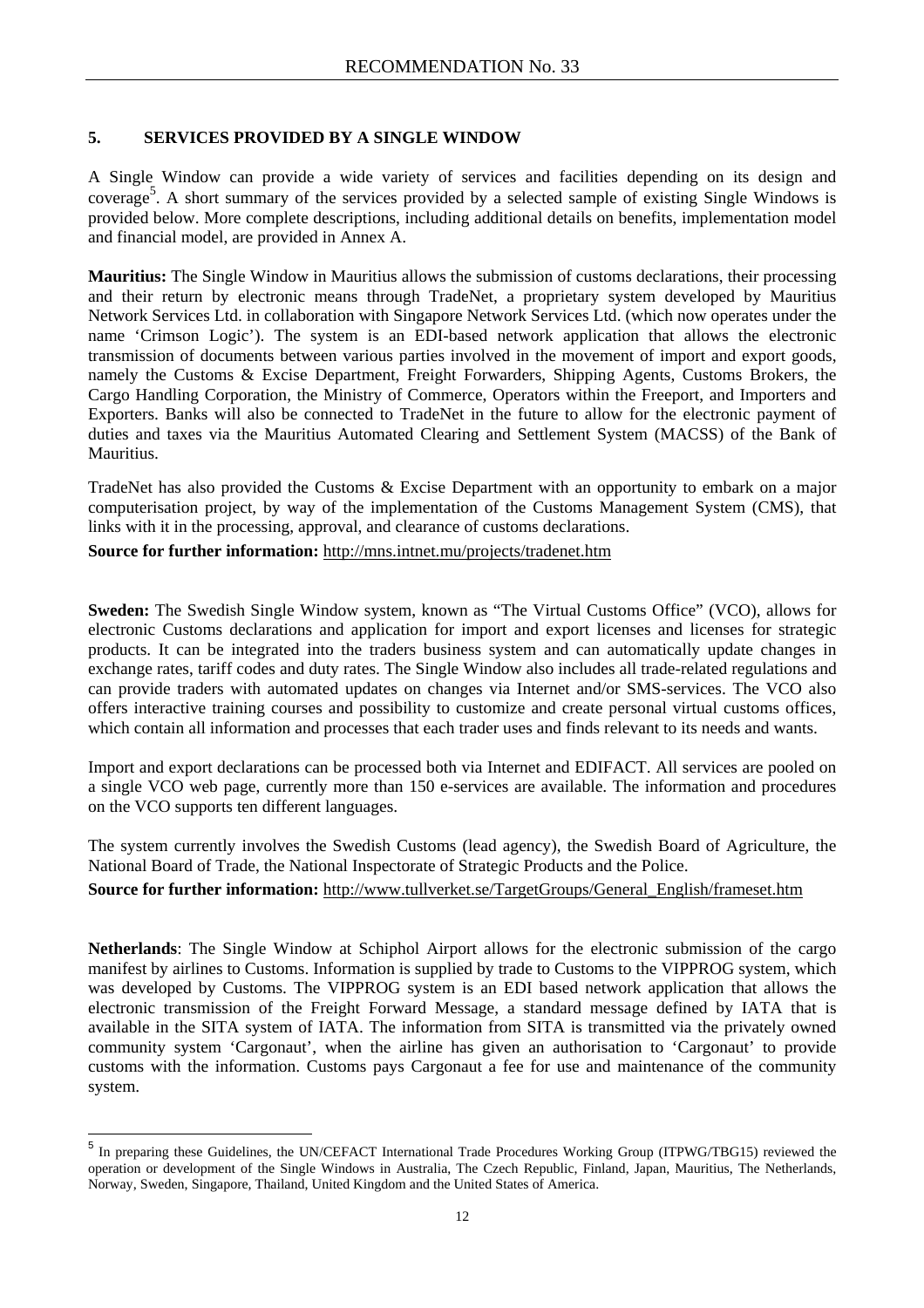The Single Window is based on a cooperation with other enforcement agencies that has resulted in the establishment of a so-called "cargo clearance point"(CCP) in 1994. It was established to improve the handling of goods by various enforcement agencies. This CCP is based on a covenant between Customs, ten other enforcement agencies and trade. The other enforcement agencies include the Marechaussee (immigration), the Health Care Inspectorate, various divisions of the Inspectorate General of Transport, Public Works and Water Management, the Inspectorate for Health Protection and Veterinary Public Health, National Inspection Service for Livestock and Meat and the Plant Protection Service. The CCP is managed by Customs.

In order to be able to give the other enforcement agencies the relevant information they need to perform their tasks, these agencies provide Customs with risk-profiles on the basis of which Customs analyses the information and passes it on, either electronically or on paper, to the other agencies. The other agencies inform Customs in return if they want to check the goods. If more than one agency (including Customs) wants to check the goods, the CCP co-ordinates the checks of all the agencies involved. The aim is to prevent multiple checks that will unnecessarily disrupt the logistical process.

**United States**: The Single Window system being developed and implemented in the United States is known as the International Trade Data System (ITDS). The ITDS vision is to use a secure, integrated governmentwide system to meet private sector and Federal requirements for the electronic collection, use, and dissemination of standard trade and transportation data. Customs and Border Protection (CBP) will integrate ITDS requirements into a joint Automated Commercial Environment/International Trade Data System (ACE/ITDS) system in an effort to avoid parallel, separate, and potentially duplicative systems.

ITDS has identified the following major stakeholder groups: Participating Government Agencies (PGAs), the trade, oversight bodies, and CBP.

**Participating Government Agencies** (PGAs) have international trade missions including (a) control over admission or export of cargoe, crew, and conveyances, (b) regulation of compliance with federal trade laws such as tariffs and quotas, licenses, and operating authorities, (c) promotion of international trade through activities such as export assistance, and (d) collection and reporting of statistical information about international trade and transportation. For ITDS purposes, agencies can be categorized as follows:

**Border Operations Agencies** – have responsibility for the import, export, and transit trade processes related to cargo, conveyance and/or crew. Border Operations Agencies may also have license and permit, statistical, or trade promotion responsibilities. Border Operation Agencies sometimes are referred to as admissibility and export control agencies.

License and Permit Agencies – use ACE as the primary means for the recordation and maintenance of license and permit information. License and Permit Agencies may also have statistical or trade promotion responsibilities.

**Statistical Agencies** – use ACE to extract trade or transportation data, usually not at the transactionlevel, to support needs for their own statistical analysis. Statistical Agencies may also have trade promotion responsibilities.

**Trade Promotion Agencies** – use ACE to facilitate U.S. trade by making available basic import and export information, such as rules and regulations, to the trade, service providers, and the public.

**Sources for further information:**  http://www.itds.treas.gov

http://www.cbp.gov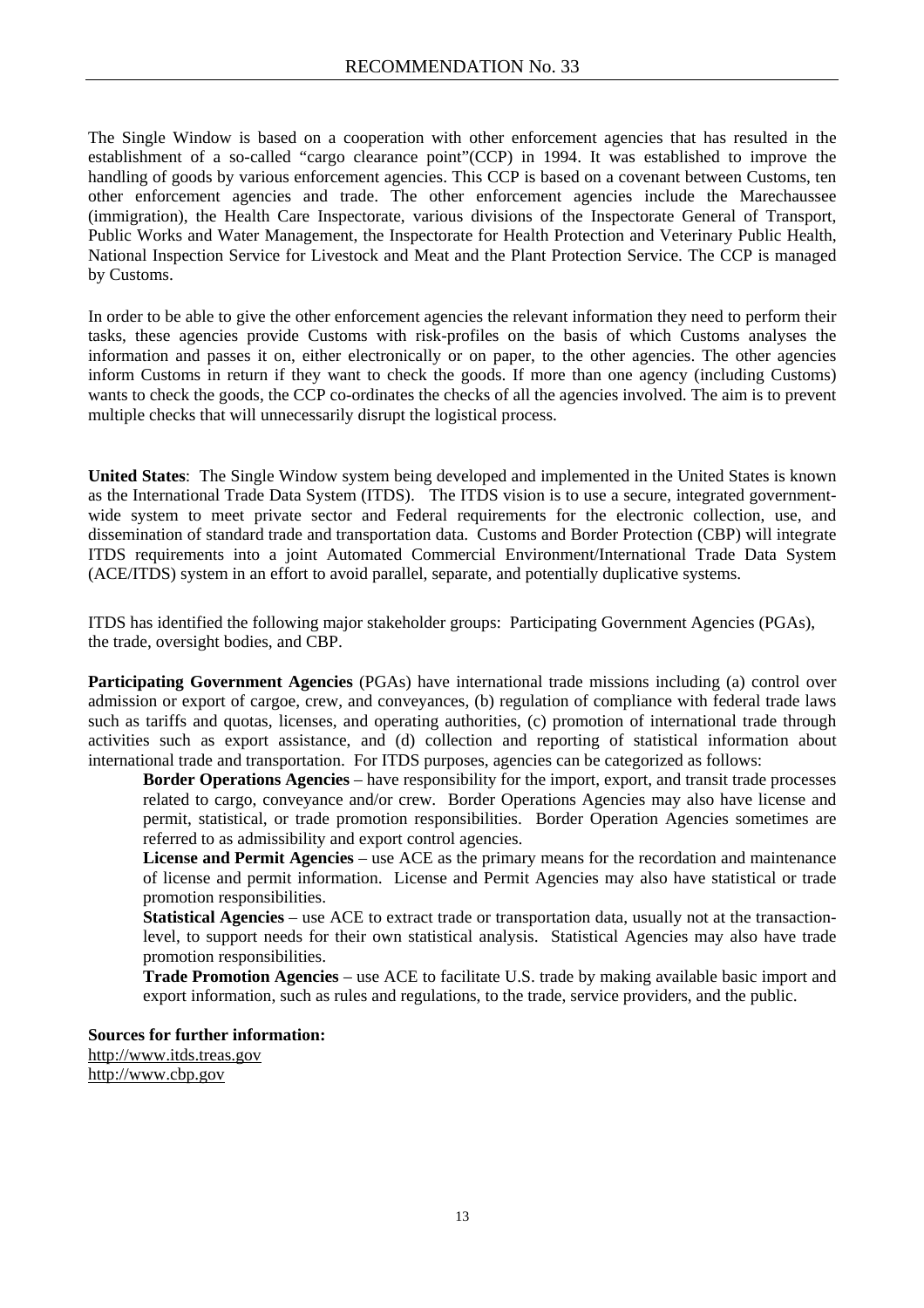#### **6. PRACTICAL STEPS IN PLANNING AND IMPLEMENTING A SINGLE WINDOW**

Implementing a Single Window is a significant undertaking, involving many stakeholders and requiring commitment from many players in both government and business. It is essential, therefore, that a systematic approach be adopted from the outset. Some of the key steps involved are discussed briefly below and are presented in more detail in Annex B. However, the implementation approach will likely be heavily influenced by the political, social and cultural conditions and traditions in a given country.

**Developing the Initial Concept for the Single Window:** Serious work on the establishment of a Single Window in a country often starts with the preparation of a concept or briefing paper based on preliminary research, most probably prepared by the lead governmental authority or agency, or private organisation likely to be heavily involved in the eventual implementation of the project.

**Making the Initial Decision to Examine the Feasibility of a Single Window:** In the framework of an open partnership between government and trade, a meeting would typically be organised for high-level representatives from all relevant trade related organisations<sup>6</sup>, and governmental authorities and agencies to discuss the Single Window concept (or concept paper). The object of such a meeting is to get agreement on the project concept and to launch a feasibility study that would include a detailed needs analysis and technological assessment.

Presuming a positive decision is reached to proceed with the feasibility study, the meeting should establish a Project Management Group made up of senior representatives of the key agencies that would be directly involved in implementing and utilising the Single Window. The meeting should also establish a Task Force with appropriate technical and managerial representatives of key agencies in order to carry out the organisational and implementation work required for the project.

**Undertaking the Feasibility Study:** The feasibility study is a key element of the overall Single Window development. The study should determine the potential scope of the Single Window, the level and nature of demand, possible scenarios for implementation (including possible phases of implementation), potential for and nature of a pilot implementation, the cost of implementation under the different scenarios, other resources required (human, technical, etc), potential benefits and risks, time frame, implementation and management strategy. *Some of the key areas that should be covered in the feasibility study are presented in Annex C*.

**Consideration of the Feasibility Study Report:** The findings of the feasibility study should be considered and approved (or otherwise) by the Task Force and eventually submitted for consideration by the Project Management Group. Sufficient time should be allowed for this process, as it is essential to have the maximum input and agreement before the report is finalised. Following this, the agreed preferred Single Window option and the accompanying implementation scenario chosen should then be presented to the wider government and trade community, possibly through a national symposium on the establishment of a Single Window.

**Implementation**: Whether a pilot, phased or full implementation approach is chosen, it is essential to initiate a clear project management approach throughout the project implementation. The project management plan, which must be formally agreed by both the Project Management Group and Task Force, should contain a set of clearly defined interrelated tasks and event milestones that can assist the Task Force and the Project Management Group to plan, execute, monitor, evaluate, and adjust the project implementation. Key elements of the project implementation plan are listed in Annex B, Section 5.

 $\overline{a}$ 

<span id="page-17-0"></span> $^6$  Typical trade related organisations that could be involved include the National Chamber of Commerce, Importers and/or Exporters Association, Confederation of Industry, Business Associations, etc. When the Single Window has a payments component, banks and other financial institutions must be involved.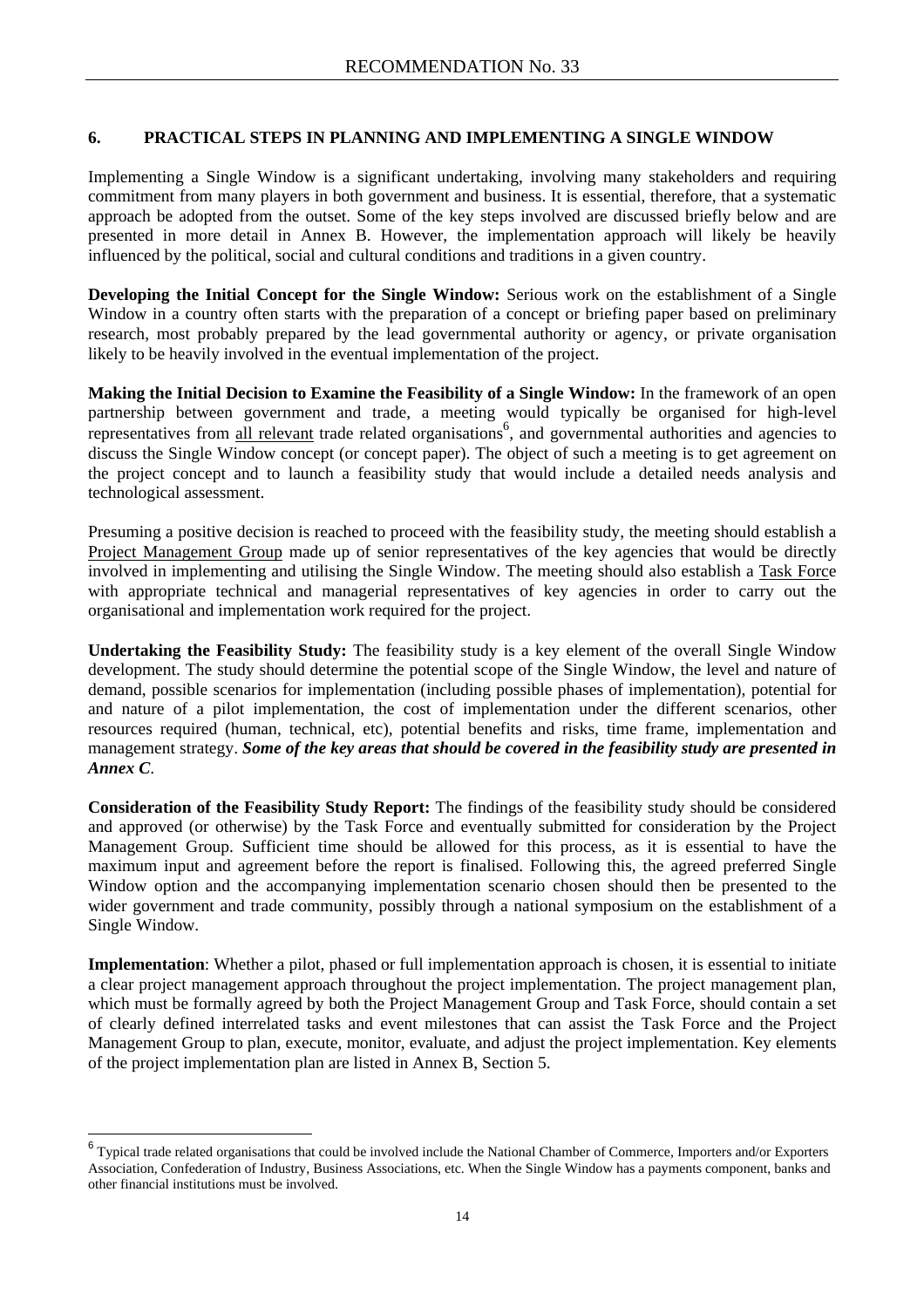#### **7. STANDARDS AND TOOLS AVAILABLE TO ASSIST IN IMPLEMENTING A SINGLE WINDOW**

When implementing a Single Window, governments and trade are strongly encouraged to consider the use of recommendations, standards and existing tools that have been developed over the past number of years by intergovernmental agencies and international organisations such as UNECE, UNCTAD, the WCO, IMO, ICAO and the ICC. Some of the instruments in this category are described in Annex D.

The use of standards and available tools will help ensure that the systems developed to implement the Single Window are more likely to be compatible with similar developments in other countries, and they could also help in the exchange of information between such Single Window facilities over time. In addition, the use of existing tools and best practices should help reduce the overall cost of implementation, as the project will be drawing on work already completed by other international standards organisations.

#### **8. KEY FACTORS IN ESTABLISHING A SUCCESSFUL SINGLE WINDOW**

The successful introduction and implementation of a Single Window concept depends to a considerable extent on certain pre-conditions and success factors that vary from country to country and from project to project. This final section of the Guidelines lists some of the success factors gleaned from a review of the operation and development of Single Windows in various countries undertaken by the UN/CEFACT International Trade Procedures Working Group (ITPWG/TBG15). The list of factors is not arranged in any particular order, as the situation in different countries and areas of operation can vary considerably. It is noted that although several of the points have already been mentioned in the Guidelines, they are repeated here for completeness and emphasis.

#### **8.1 Political will**

The existence of strong political will on the part of <u>both</u> government and business to implement a Single Window is one of the most critical factors for its successful introduction. Achieving this political will requires proper dissemination of clear and impartial information on objectives, implications, benefits and possible obstacles in the establishment of the Single Window. The availability of resources to establish a Single Window is often directly related to the level of political will and commitment to the project. Establishing the necessary political will is the foundation stone upon which all the other success factors have to rest.

#### **8.2 Strong Lead Agency**

Related to the need for political will is the requirement of a strong, resourceful and empowered lead organisation both to launch the project and see it through its various development stages. This organisation must have the appropriate political support, legal authority, human and financial resources, and links with the business community. In addition, it is essential to have a strong individual within the organisation who will be the project champion.

#### **8.3 Partnership between Government and Trade**

A Single Window is a practical model for co-operation between agencies within government and also between government and trade. It presents a good opportunity for a public-private partnership in the establishment and operation of the system. Consequently, representatives from all relevant public and private sector agencies should be invited to participate in the development of the system from the outset. This should include participation in all stages of the project, from the initial development of project objectives, situational analysis, and project design through to implementation. The ultimate success of the Single Window will depend critically on the involvement, commitment and readiness of these parties, to ensure that the system becomes a regular feature of their business process.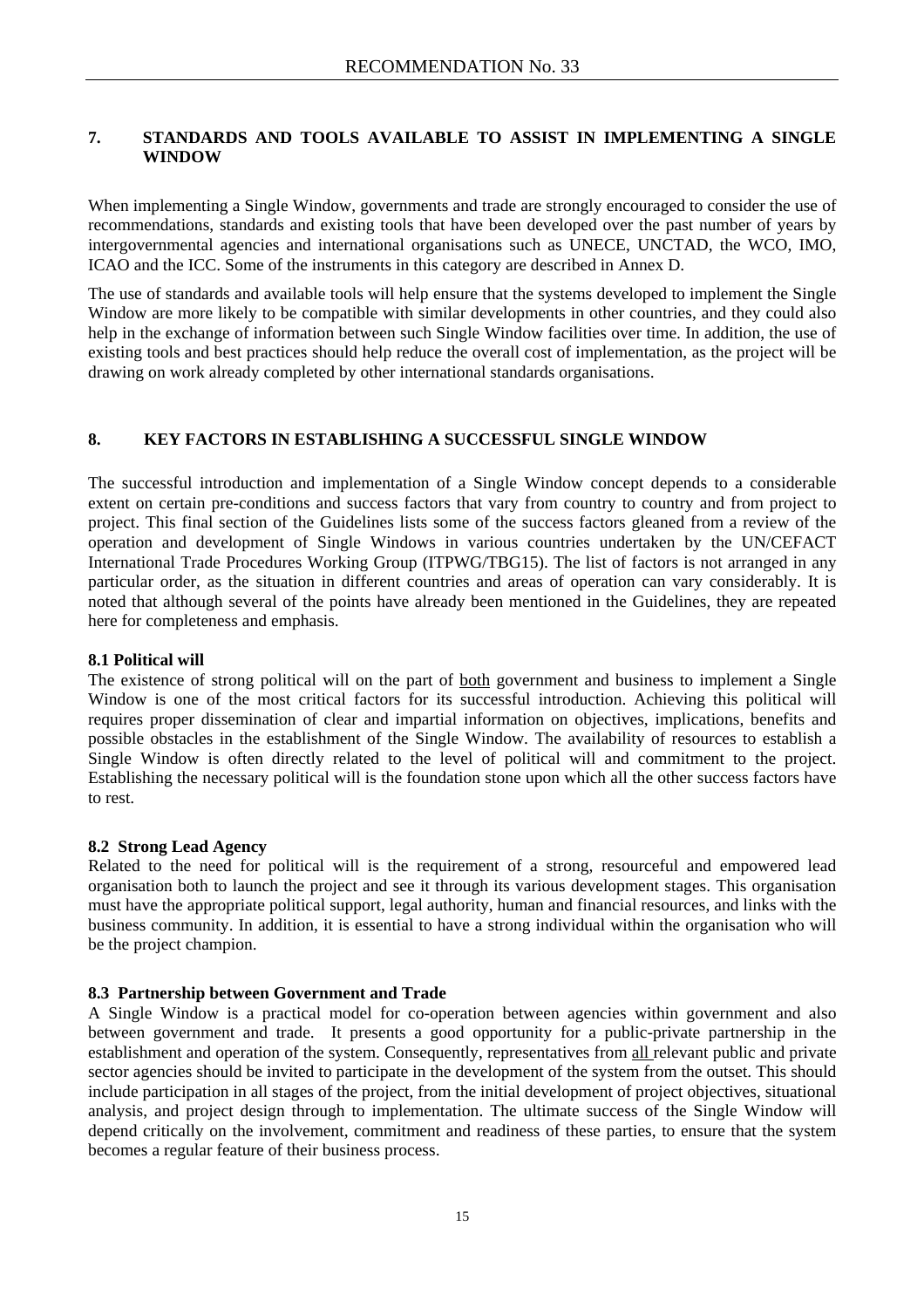#### **8.4 Establishment of Clear Project Boundaries and Objectives**

As with any project, establishing clearly defined goals and objectives for the Single Window at the outset will help guide the project through its various development stages. These should be based on a careful analysis of the needs, aspirations and resources of the key stakeholders, and also on the existing infrastructure and current approaches to the submission of trade-related information to government. As stated previously, this analysis should involve all key stakeholders from both government and trade. A Single Window should generally be perceived as part of a country's overall strategy to improve trade facilitation.

#### **8.5 User Friendliness and Accessibility**

Accessibility and user friendliness are also key factors for the success of a Single Window project. Comprehensive operating instructions and guidelines should be created for users. Help Desk and user support services, including training, should be established, especially in the early implementation phase of the project. The Help Desk can be a useful means for collecting feedback information on areas of difficulty and bottlenecks in the system, and this information can be a valuable tool in its further development. The need for and value of practical training courses for users cannot be over- emphasised, especially in the early implementation phase of the project. It is also important to address the multilingual requirements in some countries.

It is essential that the design of the system be attuned to the real ICT capacities of the country or region in which it will operate. Keeping in view the potential future technological developments in this area, the maximum number of users should be able to utilise the Single Window from the moment it is launched. In some cases, this may dictate the use of a paper-based system or a dual paper/on-line approach, designed around the limited on-line access capacities of a given geographical area.

#### **8.6 Legally-enabling Environment**

Establishing the necessary legal environment is a pre-requisite for Single Window implementation. Related laws and legal restrictions must be identified and carefully analysed. For example, changes in legislation can sometimes be required in order to facilitate electronic data submission/exchange and/ or an electronic signature system. Further, restrictions concerning the sharing of information among authorities and agencies, as well as organisational arrangements for the operation of a Single Window, may need to be overcome. Also, the legal issues involved in delegating power and authority to a lead agency need to be examined.

#### **8.7 International Standards and Recommendations**

The implementation of a Single Window generally entails the harmonisation and alignment of the relevant trade documents and data sets. In order to ensure compatibility with other international systems and applications, these documents and data models must be based on international standards and recommendations. This is true even if the Single Window is designed to operate without using electronic data communications.

Whenever electronic data interchange is involved, the harmonisation, simplification and standardisation of all data used in international trade are an essential requirement for smooth automatic operation of the Single Window. The harmonisation of data used by different participants in their legacy system can be one of the biggest challenges for automated Single Window implementation. UN/CEFACT trade facilitation recommendations (such as UN/CEFACT Recommendations Number 1 and 18) contain valuable information for Single Window implementation of the system**.** 

#### **8.8 Identification of Possible Obstacles**

It is possible that all players in government and/or trade may not welcome the implementation of a Single Window. In such cases, the specific concerns of opponents should be identified and addressed as early as possible in the project. Identified obstacles should be considered individually, taking into account the local situation and requirements. Clearly, cost can be a major obstacle but this must be balanced against future benefits as described in Section 4. However, it is important to be clear about the financial implications of the project so that the decision regarding full or phased implementation can be made. Legal issues also constitute a significant potential problem area.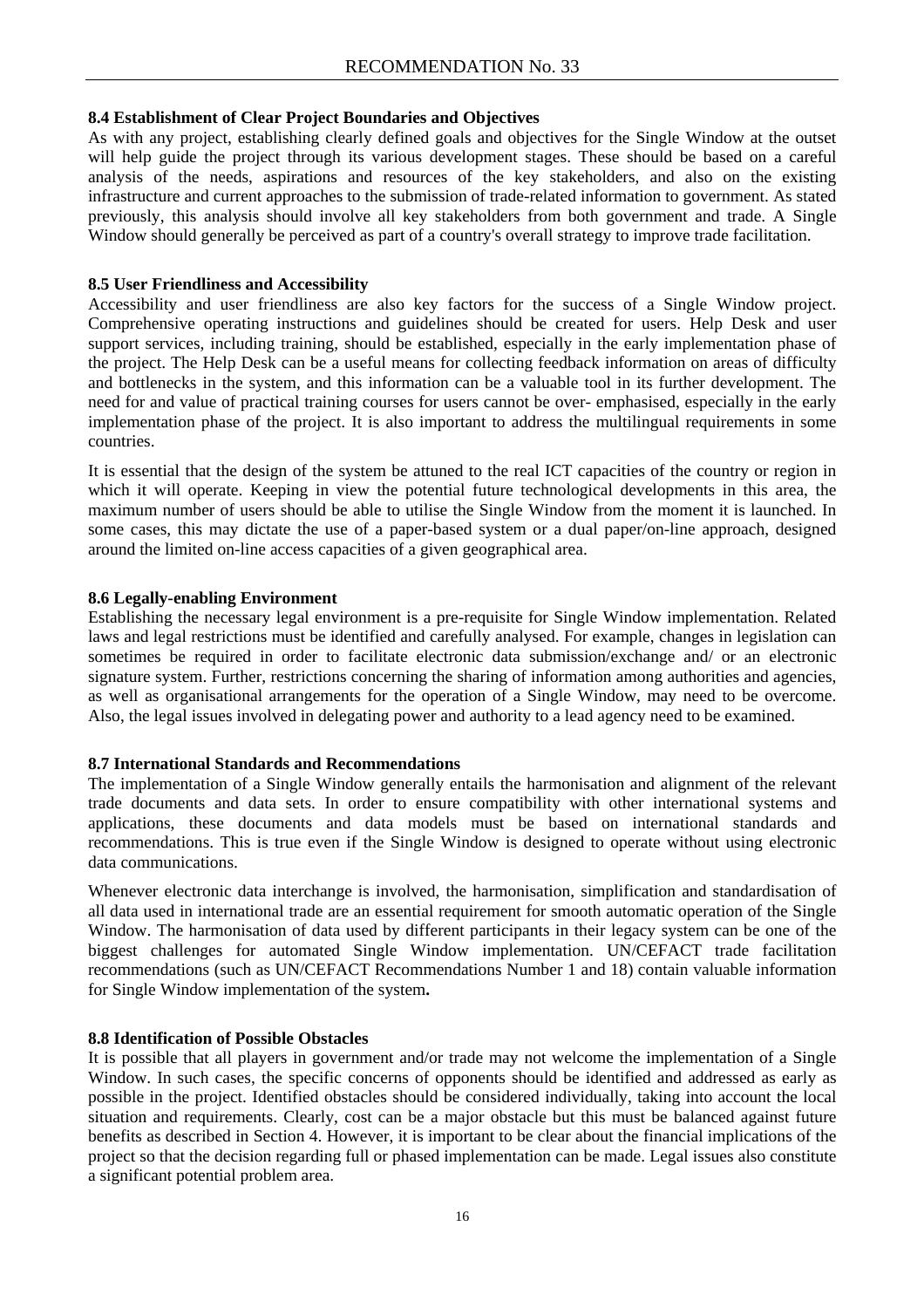#### **8.9 Financial Model**

A decision on the financial model for the Single Window should be reached as early as possible in the project. This could range from a system totally financed by government (e.g. the Netherlands) to an entirely self-sustainable model (e.g. Mauritius). Also, possibilities for public-private partnerships should be explored, if this is deemed a preferred approach. Clarity on this point can significantly influence decision-makers to support the implementation of the system.

#### **8.10 Payment Possibility**

Some Single Windows (e.g. Thailand) include a system for the payment of government fees, taxes, duties and other charges. This can be a very attractive feature for both government and trade, and is especially important when the system is required to generate revenue. However, it should be noted that adding payment features often requires a considerable amount of additional work with harmonisation and especially security.

#### **8.11 Promotion and Marketing**

Promotion and marketing of a Single Window is very important and should be carefully planned. The promotion campaign should involve representatives from all the key government and trade stakeholders in the system, as these parties can provide valuable information on the expectations of the user community and help to direct the promotion and marketing messages. A clear implementation timetable should be established and promoted at the earliest possible stage of a Single Window project, as this will assist in the marketing of the project and will help potential users to plan their related operations and investments according to this schedule. Marketing should clearly identify the benefits and cost savings as well as specific points relating to the increased efficiency derived from the implementation of Single Window operation.

#### **8.12 Communications Strategy**

Establishing a proper mechanism for keeping all stakeholders informed on project goals, objectives, targets, progress (and difficulties) creates trust and avoids the type of misunderstanding that can lead to the undoing of an otherwise good project. Within this context, it is extremely important to handle stakeholders' expectations properly, and it is worth remembering the business adage of promising less and delivering more (rather than the other way round). It is also important to remember that stakeholders often do not expect miracles: solving simple practical problems can generate significant goodwill to carry the project through difficult patches along the development path.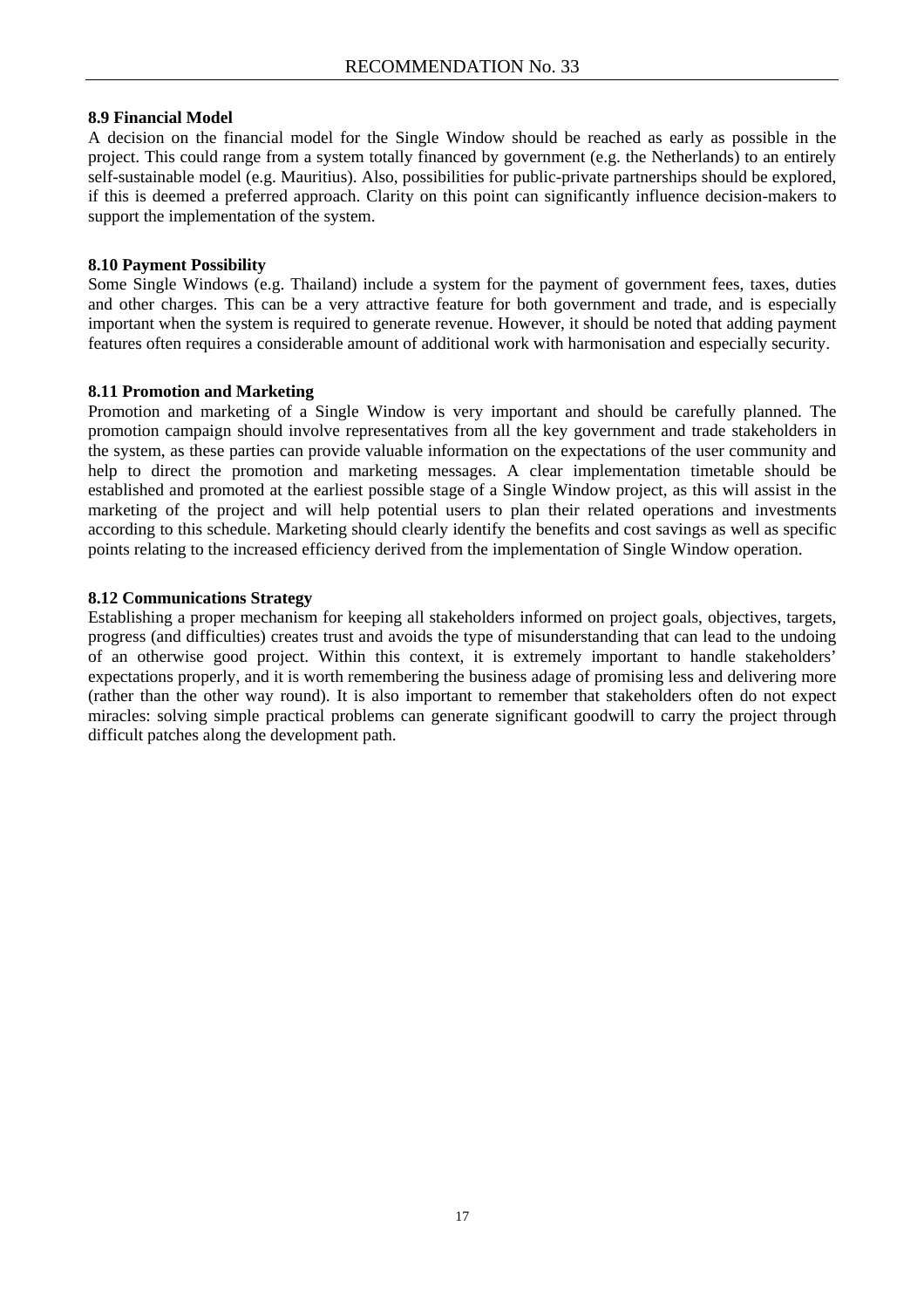# **ANNEX A**

#### **EXAMPLES OF EXISTING SINGLE WINDOWS**

In developing these Guidelines, a number of existing Single Windows were reviewed<sup>7</sup>[.](#page-21-0) A description of a selected sample of these Single Windows is provided below.

**Mauritius:** The Single Window in Mauritius allows the submission of customs declarations, their processing and their return by electronic means through TradeNet, a proprietary system developed by Mauritius Network Services Ltd. in collaboration with Singapore Network Services Ltd. (which now operates under the name 'Crimson Logic'). The system is an EDI-based network application that allows the electronic transmission of documents between various parties involved in the movement of import and export goods, namely the Customs & Excise Department, Freight Forwarders, Shipping Agents, Customs Brokers, the Cargo Handling Corporation, the Ministry of Commerce, Operators within the Freeport, and Importers and Exporters. Banks will also be connected to TradeNet in the future to allow the electronic payment of duties and taxes via the Mauritius Automated Clearing and Settlement System (MACSS) of the Bank of Mauritius.

TradeNet has also provided the Customs & Excise Department with an opportunity to embark on a major computerisation project, by way of the implementation of the Customs Management System (CMS), that links with it in the processing, approval, and clearance of customs declarations.

The TradeNet system has been implemented in phases to ensure a smooth and gradual change from traditional methods, and a better acceptance to this new way of dealing with Customs. The first phase, launched in July 1994, dealt with the electronic authorisation by Customs for the delivery of goods in cases where no Customs inspection was required. Later, in January 1995, a second phase was introduced allowing the electronic submission to Customs of sea manifests by shipping agents. At the implementation of the third phase in 1997, facilities were introduced to cater for the electronic declaration and processing of bills of entry. By July 2001, additional functionalities had been added in the fourth and fifth phases to include the transfer of containers from the port area to forwarders' stations and import/export authorisation by controlling agencies respectively. It is estimated that TradeNet has decreased the average clearance time of goods from about 4 hours to around 15 minutes for non-litigious declarations, with estimated savings of around 1% of GDP.

Trade Net is a public-private partnership between several agencies of the Mauritian Government, the Mauritius Chamber of Commerce and Industry, and Crimson Logic, the partner company that operates its own version of TradeNet in Singapore. All services are charged for on a pay-as-you-use basis, in addition to an initial registration and set-up charge for each user. Most importantly, the project is self-sustaining and generates enough resources for it to proceed with further investments in the field of e-Government within the country. Also, the Mauritian TradeNet system has been purchased and adapted by Ghana for its internal needs.

#### **Source for further information:** <http://mns.intnet.mu/projects/tradenet.htm>

 $\overline{a}$ 

<span id="page-21-0"></span><sup>&</sup>lt;sup>7</sup>In preparing these Guidelines, the UN/CEFACT International Trade Procedures Working Group (ITPWG/TBG15) reviewed the operation or development of the Single Windows in Australia, The Czech Republic, Finland, Japan, Mauritius, The Netherlands, Norway, Sweden, Singapore, Thailand, United Kingdom and the United States of America.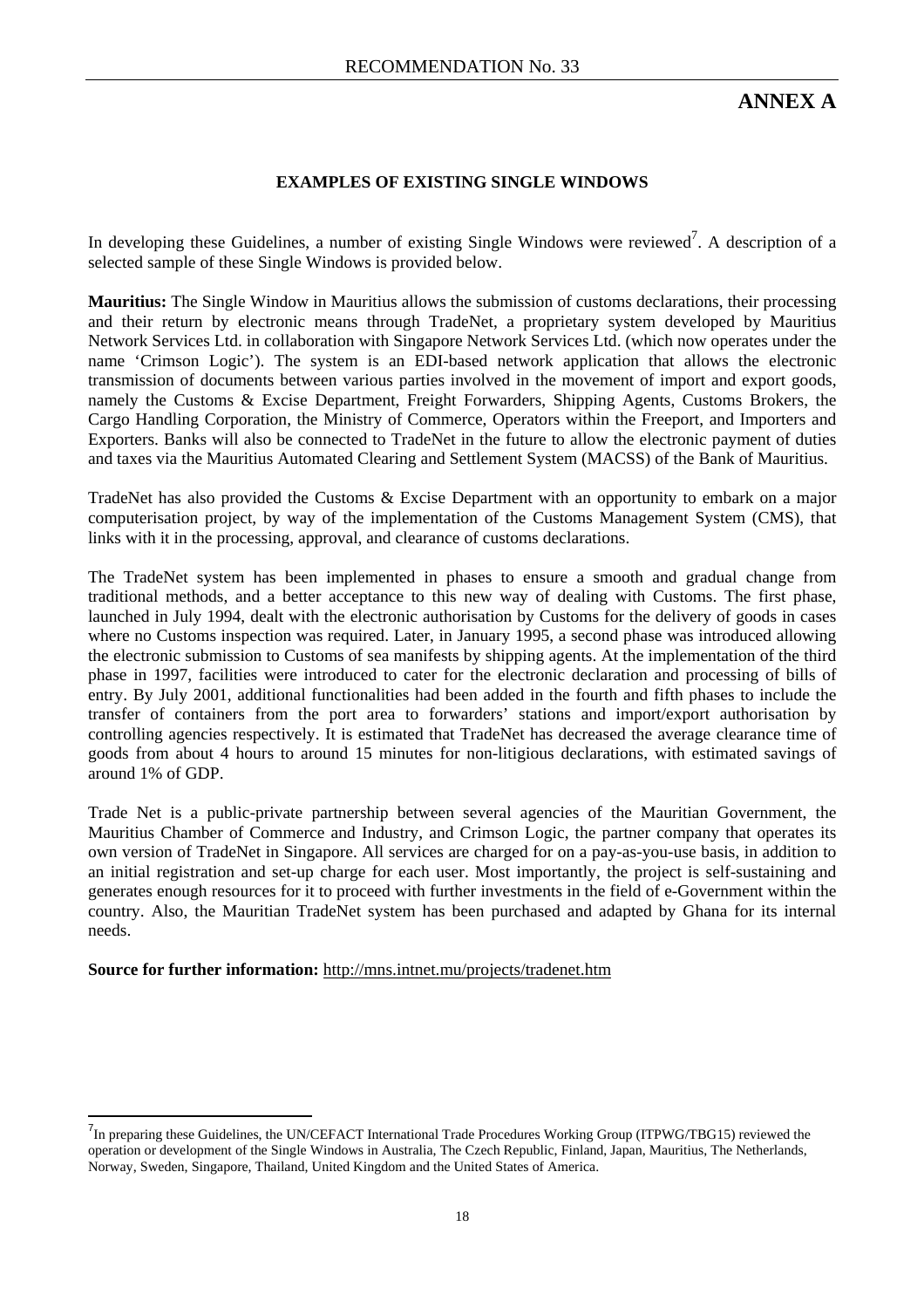#### RECOMMENDATION No. 33

**Sweden:** The present Swedish Single Window system, known as "The Virtual Customs Office" (VCO), allows the submission, by electronic means, of customs declarations and of applications for import and export licenses, for licenses for strategic products and for both the import and export licences. It can further be integrated into the business system of traders and can then automatically update changes in exchange rates, tariff codes and duty rates. The Single Window also includes all trade-related regulations and can provide traders with automated updates on changes via Internet and/or SMS-services. The VCO also offers interactive training courses and the possibility to customize and create personal virtual customs offices, which will contain all information and processes that each trader uses and finds relevant to their needs and wants.

Import and export declarations can be processed both via Internet and EDIFACT. All services are pooled on a single VCO web page, currently more than 150 e-services are available. The information and procedures on the VCO support ten different languages.

The system currently involves the Swedish Customs (lead agency), the Swedish Board of Agriculture, the National Board of Trade, the National Inspectorate of Strategic Products, the Police, the National Tax Administration and Statistics Sweden.

A customer using the electronic customs declaration will get a reply within 90 seconds. Should the processing take longer, the trader will have the option of receiving frequent updates on the progress of the transaction via SMS and e-mail. Feedback from traders has shown that 80 % found the virtual customs office saved time, 54 % directly saved money, 72 % experienced increased flexibility and 65 % found that the quality and speed of the service had improved.

The Customs have simultaneously been able to cut costs, increase the efficiency of internal procedures and relocate resources to core activities.

The Single Window system has been developed continuously as a natural consequence of the Swedish governmental policy of transparency and interaction with business and citizens. The Customs has, along with other partner authorities, developed the system on a need-and-request basis from both internal and external (business) parties.

The system is fully financed by government funds and all services are free of charge.

#### **Source for further information:** http://www.tullverket.se/TargetGroups/General\_English/frameset.htm

**Netherlands**: The Single Window at Schiphol Airport allows the electronic submission of the cargo manifest by airlines to Customs. Information is supplied by trade to Customs to the so-called VIPPROG system, which was developed by Customs. The VIPPROG system is an EDI-based network application that allows the electronic transmission of the Freight Forward Message, a standard message defined by IATA that is available in the SITA system of IATA. The information from SITA is transmitted via the privately owned community system 'Cargonaut', when the airline has given an authorisation to 'Cargonaut' to provide customs with the information. Customs pays 'Cargonaut' a fee for use and maintenance of the community system.

The Single Window is based on a co-operation with other enforcement agencies that has resulted in the establishment of a so-called "cargo clearance point"(CCP) in 1994. It was established to improve the handling of goods by various enforcement agencies. This CCP is based on a covenant between Customs, 10 other enforcement agencies and trade. The other enforcement agencies include the Marechaussee (immigration), the Health Care Inspectorate, various divisions of the Inspectorate General of Transport, Public Works and Water Management, the Inspectorate for Health Protection and Veterinary Public Health, National Inspection Service for Livestock and Meat and the Plant Protection Service. The CCP is managed by Customs.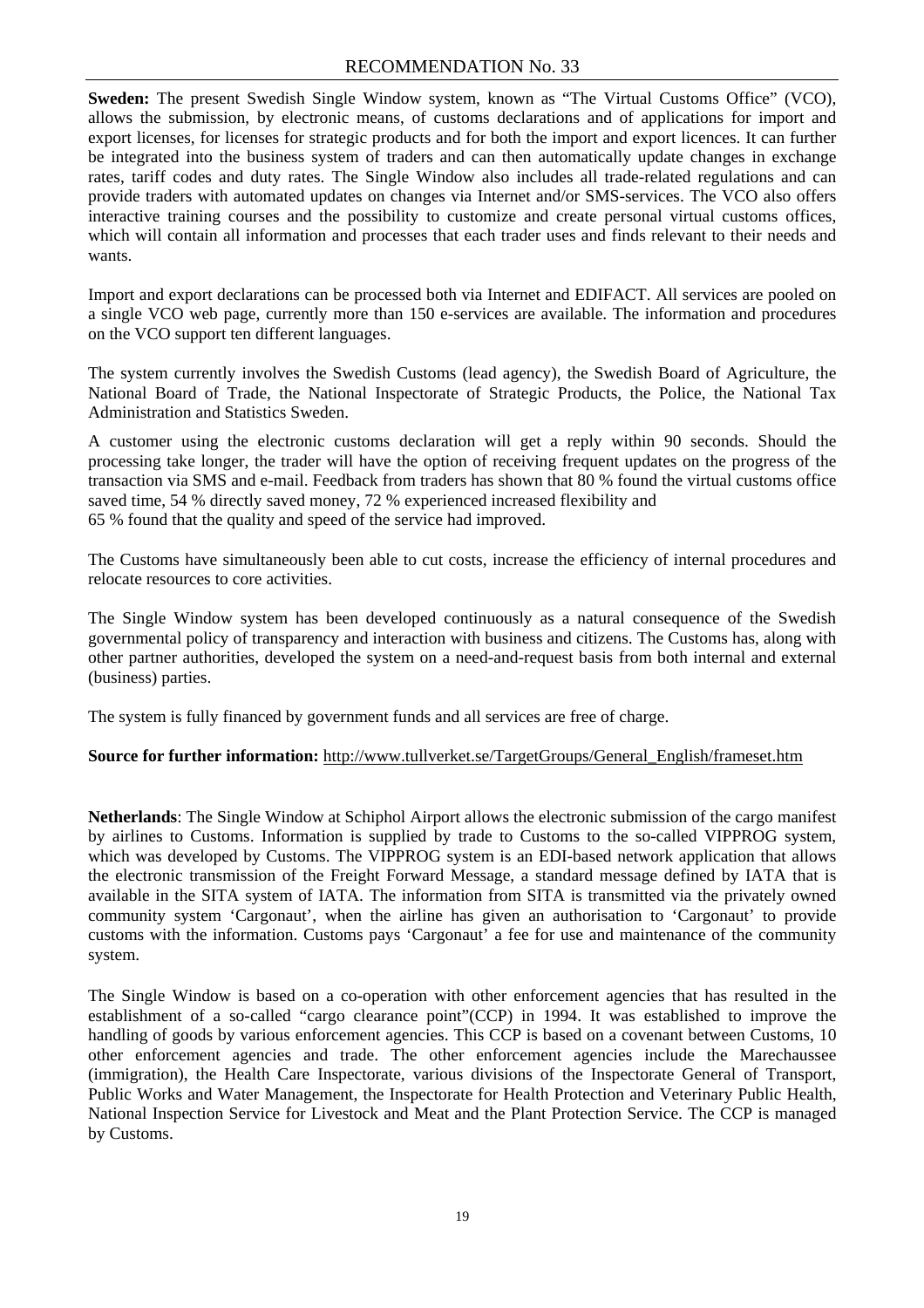#### RECOMMENDATION No. 33

In order to be able to give the other enforcement agencies the relevant information that they need to perform their tasks, these agencies provide Customs with risk-profiles on the basis of which Customs analyses the information and passes it on, either electronically or on paper, to the other agencies. The other agencies inform customs in return whether they want to check the goods. If more than one agency (including Customs) wants to check the goods, the CCP co-ordinates the checks of all the agencies involved. The aim is to have the goods checked at one point in time, to prevent multiple checks that will unnecessarily disrupt the logistical process.

The sphere of activity of Dutch Customs is not limited to collecting duties, but it is also involved in the control of the import and export and transit of goods within the framework of prohibitions, restrictions, or measures of control in respect of certain goods such as drugs, arms, waste products, items of cultural significance and endangered species. The legislation in these areas is mainly the responsibility of other ministries. In 1996 Memoranda of Understanding with different ministries or enforcement services were concluded with provisions for Customs to carry out controls on behalf of other enforcement agencies.

Trade has shown to be a great supporter of this co-operative approach. The benefits for trade are fewer delays in airfreight logistics, and a reduction in staff costs with regard to submitting the summary declarations and other documents. Throughout the years it has even resulted in arrangements between Customs and trade to hand in pre-arrival information on a voluntary basis, as this further speeds up the clearance of goods. The advantage of the Single Window for Customs is that it has a fairly comprehensive overview of incoming air freight on a pre-arrival basis.

In the near future Dutch Customs will introduce a new system called "Sagitta binnenbrengen' which allows for the pre-arrival submission of summary declarations to customs. It will be possible to submit information via the port authorities' system or directly. The system will also interface with other Customs systems, and this will make it possible to submit customs declarations. This new system, which will be introduced in 2004, has a nationwide scope. It will therefore make the local system VIPPROG redundant.

**United States:** The initial concept of the International Trade Data System (ITDS) was a result of a special task force, the Future Automated Commercial Environment Team (FACET). The objective of FACET was to examine government international trade processing procedures and to make recommendations for future Customs automation. Among key FACET recommendations was the use of the same data for import and export processing and integrated government oversight of international trade processing. As a result of the FACET Report, the Vice-President directed the US Department of the Treasury to establish the ITDS Project Office. The Project Office was guided by an interagency Board of Directors and was staffed by representatives of Customs (CBP), Participating Government Agencies (PGA's), government oversight bodies, and contractors (consultant) personnel. ITDS held extensive consultation and outreach with PGA's and trade industry sectors.

One of the first objectives of the Project Office was to survey PGA operating procedures and information requirements. This was accomplished by surveys and questionnaires. The Project Office reviewed of all forms required by various agencies assembled an inventory of data elements collected by trade agencies. The data inventory revealed the redundancy and duplication of data collected by trade agencies on over 300 forms consisting of nearly 3,000 data fields. Over 90% of this information was redundant. Through a process of analysis and harmonization, ITDS established the Standard Data Set (SDS) consisting of less than 200 data elements. This is in sharp contrast to the original 3,000 data fields.

Also studied were emerging trends in international trade and technology. The globalisation of business, the commercial standardization taking place in business, and the rapid exchange of information made possible through the Internet were factors that needed to be taken into consideration.

Under the North American Free Trade Act (NAFTA) a proof of concept of ITDS called North American Trade Automated Prototype (NATAP) was conducted. NATAP was a joint effort with Canada and Mexico. NATAP, albeit limited in scope, demonstrated that it is possible to achieve the objectives of ITDS of a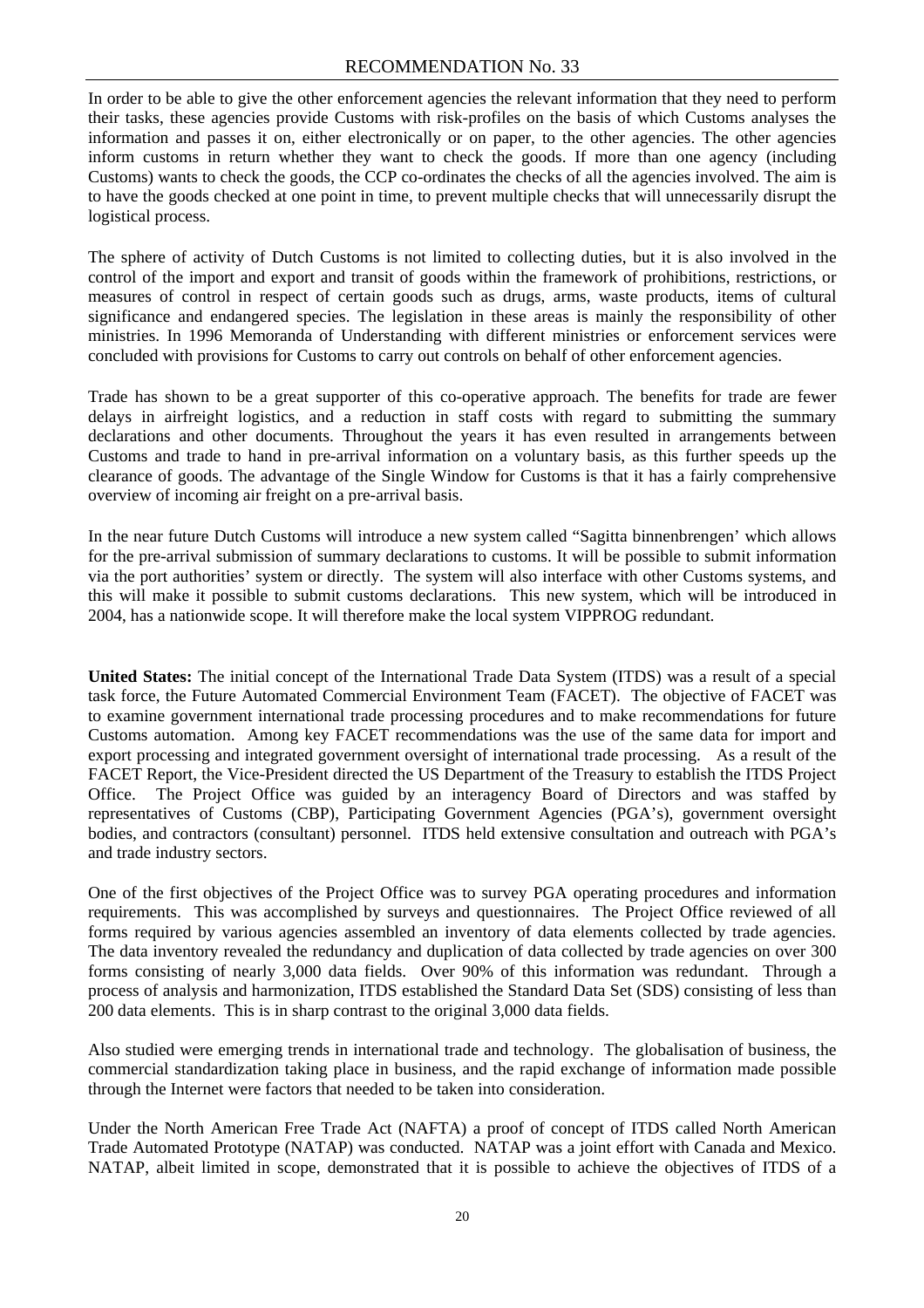#### RECOMMENDATION No. 33

standard data set for multiple agency import, export, and transit processes. Also demonstrated was the use of the Internet as the communications technology. In addition to NATAP, U. S. Customs (CBP) conducted the International Trade Prototype (ITP) with the United Kingdom. Since these two prototypes were multilateral both revealed the need for international harmonization and standardization to achieve greater facilitation and efficiency.

After extensive consultation with the trade community and participating agencies the ITDS Project Office issue a preliminary ITDS Design Report. Included in the preliminary design report were: concept of operations, cost benefit analysis, configuration management, data models, processes, work flows, standards, technical infrastructure and reference models, and user functional requirements.

Concurrent with the work of the ITDS Project Office was the development of the new Customs automated system called Automated Commercial Environment (ACE). There was a perception that that ACE and ITDS were competing. While this resulted in some delays, this perceived conflict between the development of the ACE and ITDS was resolved. ITDS is a part of ACE. Components of the preliminary ITDS Design Report are being updated to reflect these changes.

Section 8 of these guidelines note key factors that must be considered for the successful design, development, and implementation of a Single Window System. Following are a summary of ACE/ITDS experience with these factors:

**Political Will and Lead Organization:** Beginning with the FACET Task Force, the Vice-President's order, and continuing with CBP endorsement of the ITDS/Single Window there has been clear direction from the highest levels of government to ITDS. Any confusion that may have existed in the early conceptualisation of ITDS has disappeared and been replaced by clear commitment to proceed with ITDS. A Board of Directors representing the major trade agencies governs ITDS.

**Partnership between Government and Trade:** ITDS has been integrated in to the design, development and implementation of ACE. ACE formed the Trade Support Network (TSN). The TSN is an extensive network of over 300 representatives of the trade community meeting twice a year in both sub-committees and plenary. Specifically to ITDS, there is an ITDS subcommittee co-chaired by representatives of the trade community and government. All decisions regarding ITDS are vetted through this sub-committee.

**Establishment of Clear Objectives and Boundaries:** The overall objective of ITDS are clear; an integrated, government-wide system for international trade. While there is a long-term vision, implementation of ACE/ITDS is designed in manageable, incremental phases.

**User Friendliness and Accessibility:** ITDS is not replacing agency-specific systems. The intent of ITDS is to serve as a utility for the collection, dissemination, and use of data by PGA's. In some instances, ITDS will transmit agency specific data to the existing agency system (interfaced). In other instances, agencies will have selectivity and processing capability in ACE/ITDS (integrated). ACE/ITDS has also employed web technology to develop a web portal for agencies to access ACE/ITDS data for review and to generate reports of activity.

**Legally–Enabling Environment:** It is inevitable that legal considerations will arise. Among these considerations is the authority to collect data, data sharing, and access to data. As legal issues arise, they will be addressed by the PGA. ACE/ITDS and PGAs also agree to a Memorandum of Understanding (MOU) detailing the responsibilities, operations, processing details, data requirements, etc.

**International Standards and Recommendations:** ACE/ITDS will be compliant with international data standards and messages being developed by the World Customs Organization (WCO), UN/CEFACT, and ISO. Representatives of ACE/ITDS actively participate in WCO Customs Data Model, Data Modelling, and Unique Consignment Reference (UCR) working groups. In addition, ACE/ITDS is closely following the Revised Kyoto Convention on the Simplification and Harmonisation of Customs Procedure and the accompanying Application of Information and Communications Technology guidelines being developed by the WCO. As PGA's identify their information requirements, the data elements are mapped to the WCO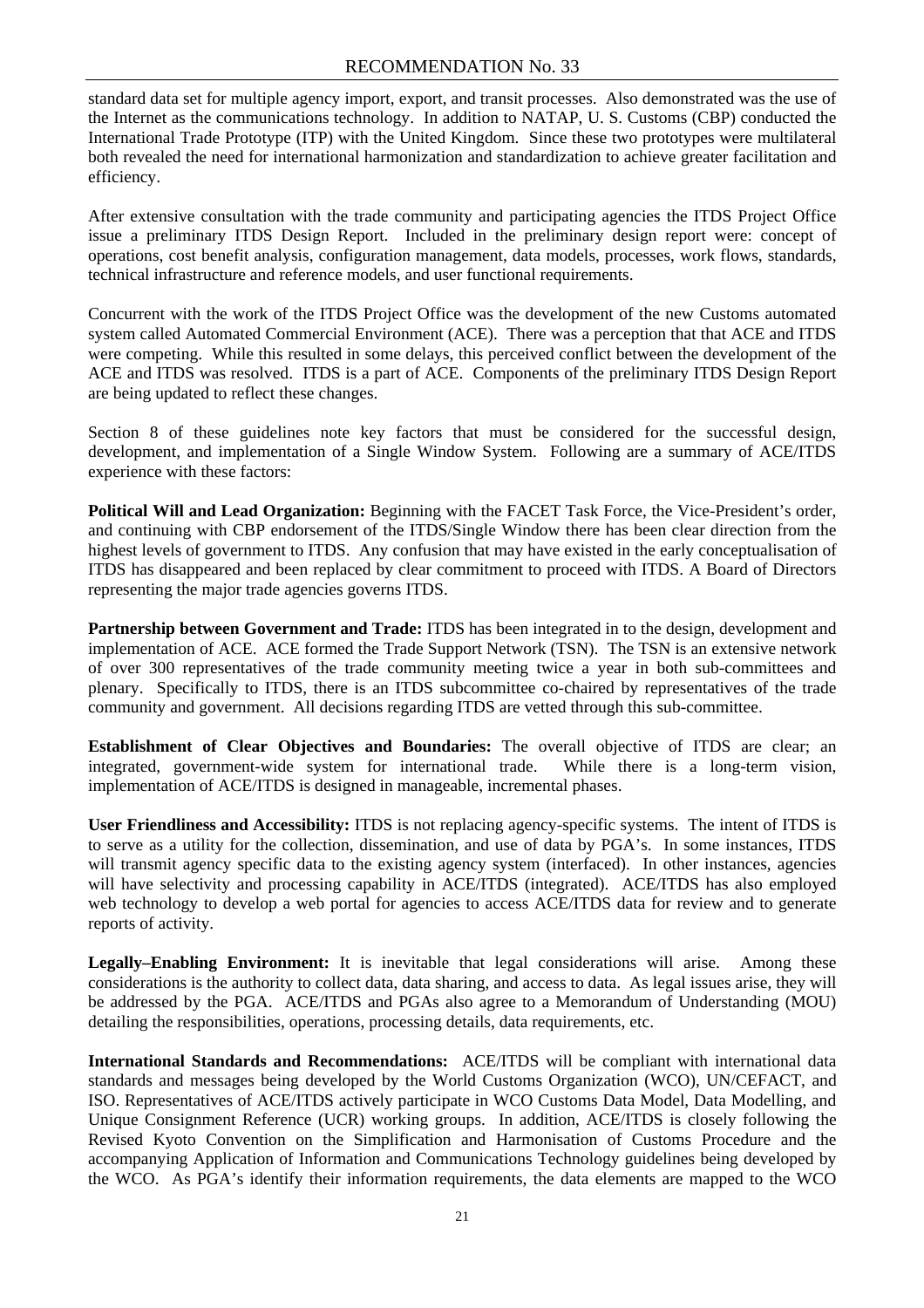model. If an element is not included in the WCO Data Model, appropriate actions are taken with the WCO to ensure inclusion of the agency data in the WCO model.

**Promotion, Marketing, and Communications Strategy:** Promotion, marketing, and communications strategy is conducted at two levels with government and trade community, both domestic and international. Workshops are conducted for agencies covering the following range of topics: ACE/ITDS Introductory Integration Workshop (the process a PGA needs to go through to participate in ACE/ITDS), ACE/ITDS Scope Workshop (defining ACE/ITDS from the business process perspective), Business Process Analysis Workshops (discusses how PGAs should document their business processes with a focus on the as-is and tobe processes), Data Harmonization (providing information on analyzing information requirements at the attribute level), Concept of Operations (understanding the types of agency details for developing the agency MOU), Budget Workshop (understanding and planning financial considerations for ACE/ITDS based on anticipated functionality needs. ACE/ITDS also takes advantage of opportunities to educate and promote Single Window by attending and speaking at various conferences, workshops, and government and trade associations meetings at both the domestic and international level.

#### **Identification of Possible Obstacles:**

- Commitment of resources: The lead agency, in particular, and PGA's must commit financial and personnel resources if a Single Window system is to be successfully implemented. PGA's often include ITDS responsibilities as collateral duties.
- Cost: Cost is a considerable factor. Fortunately, CBP automation is undergoing a complete redesign under Customs Modernization. Cost of design, developing, and implementing Single Window have been incorporated into Customs Modernization. Countries considering implementation of a Single Window should conduct a comprehensive cost benefit analysis. One important cost consideration is the cost of designing, developing, and maintaining individual agency systems versus the Single Window concept. This is a factor for both government and traders who must maintain different files, standards, and systems to meet different agency requirements.
- Perceived intention or motivation: In developing a Single Window concept, agencies may have the mistaken impression that the lead agency is attempting to take over and dominate the international trade process. This perception must be addressed early in the concept phase, making it clear that the lead agency has its own role and responsibilities and is interested in improving, not dominating, the process.
- Cultural resistance to Change: This is not unique to Single Window. Any radical change to a process, as Single Window is, will encounter resistance. Education and inclusion are two methods for reducing this resistance. Agency personnel are often focused on their particular function in the trade process. Single Window leaders should stress the importance of the agency role in the entire international trade process. Attempts should be made to re-focus agency mission in to the broader scope of security, protection of society, environment, etc.
- Data requirements: Developing a standard data set is critical to achieving efficiency in a Single Window. In defining data, care should be taken to ensure that agency information requirements are included in the standard data set. Another consideration in terms of cost and technology is the integration of international standard data into existing legacy systems. Specifically, methodologies must be developed to cross walk new standards to existing systems standards and a plan to migrate legacy systems to the new standards.

#### **Sources for further information:**  [http://www.itds.treas.gov](http://www.iteds.treas.gov/) http://www.cbp.gov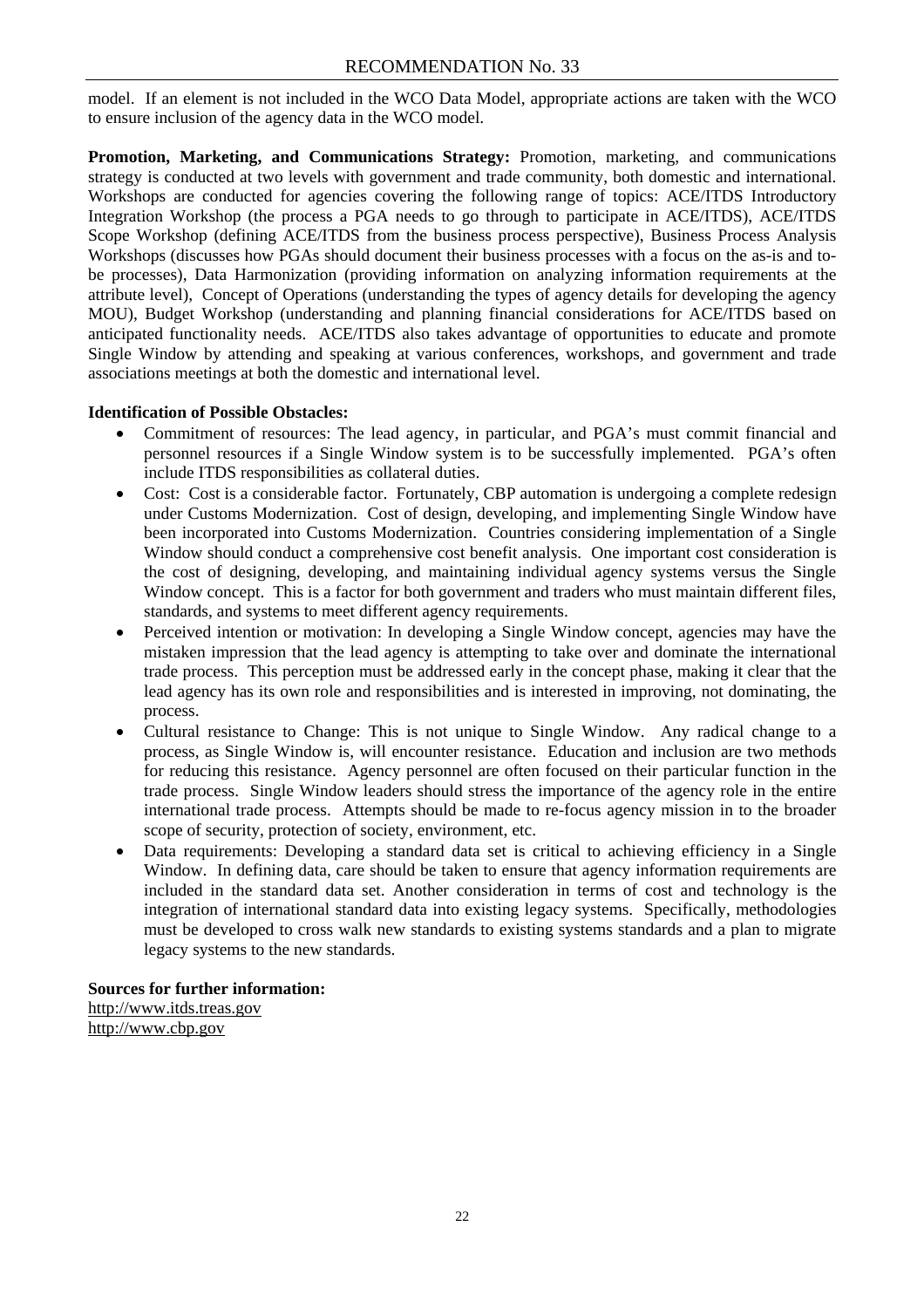**ANNEX B** 

#### **PRACTICAL STEPS IN PLANNING THE IMPLEMENTATION OF A SINGLE WINDOW**

Implementing a Single Window is a significant undertaking, involving many stakeholders and requiring commitment from many players in both government and business. It is essential, therefore, that a systematic approach be adopted from the outset. Some of the key steps involved are discussed below.

#### **1. Developing the Initial Concept for the Single Window**

Serious work on the establishment of a Single Window in a country often starts with the preparation of a concept or briefing paper, based on some initial research. This work is usually undertaken by the lead governmental authority or agency, or private organisation likely to be heavily involved in the eventual implementation of the project (for a discussion on the preferred lead agency see Section 3.1). Such a paper would usually describe the overall objectives and potential benefits of a Single Window, and would present a general overview of what would be involved in its implementation. The paper would typically focus on the practical issues involved and would avoid excessive technical jargon and in-depth discussion of technical concepts. It is important to understand that the objective of the concept paper is to facilitate initial discussion on the topic and obtain approval for a more in-depth study into the need for, approach to and feasibility of a Single Window. It is not intended at that stage to seek agreement for the implementation of a Single Window.

#### **2. Making the Initial Decision to Examine the Feasibility of a Single Window**

Following the preparation of the concept paper, and in the framework of an open partnership between government and trade, a meeting would typically be organised for high-level representatives from all relevant trade related organisations<sup>[8](#page-26-0)</sup>, and governmental authorities and agencies to discuss the Single Window concept (on the basis of the concept paper). The object of such a meeting is to get agreement on the project concept and to launch a feasibility study that would include a detailed needs analysis and a technological assessment. Significant "behind the scene" lobbying and project promotion work may be required before the meeting, in order to ensure that participants understand the concept and are positively predisposed towards the idea. As stated elsewhere in these Guidelines, the political will to support the implementation of a Single Window is one of the key pre-requisites for its success.

Presuming that a positive decision is reached to proceed with the feasibility study, the meeting should establish a Project Management Group made up of senior representatives of the key agencies who will be directly involved in implementing and utilising the Single Window. This Project Management Group should have the power to commit funds to the project, make resource allocation decisions and commit their relevant organisations to participating in the project. A draft 'Objectives, Responsibilities and Terms of Reference' text should be drawn up for the Project Management Group ahead of time, and agreed upon at the meeting.

The meeting should also set up a Task Force composed of appropriate technical and management representatives of key agencies, to take charge of the carrying out of the organisational and implementation work required for the project. Again, a draft 'Objectives, Responsibilities and Terms of Reference' document should be drawn up for the Task Force ahead of time and agreed upon at the meeting.

<span id="page-26-0"></span><sup>&</sup>lt;sup>8</sup> Typical trade related organisations that could be involved include the National Chamber of Commerce, Importers and/or Exporters Association, Confederation of Industry, Business Associations, etc. When the Single Window has a payments component, banks and other financial institutions must be involved.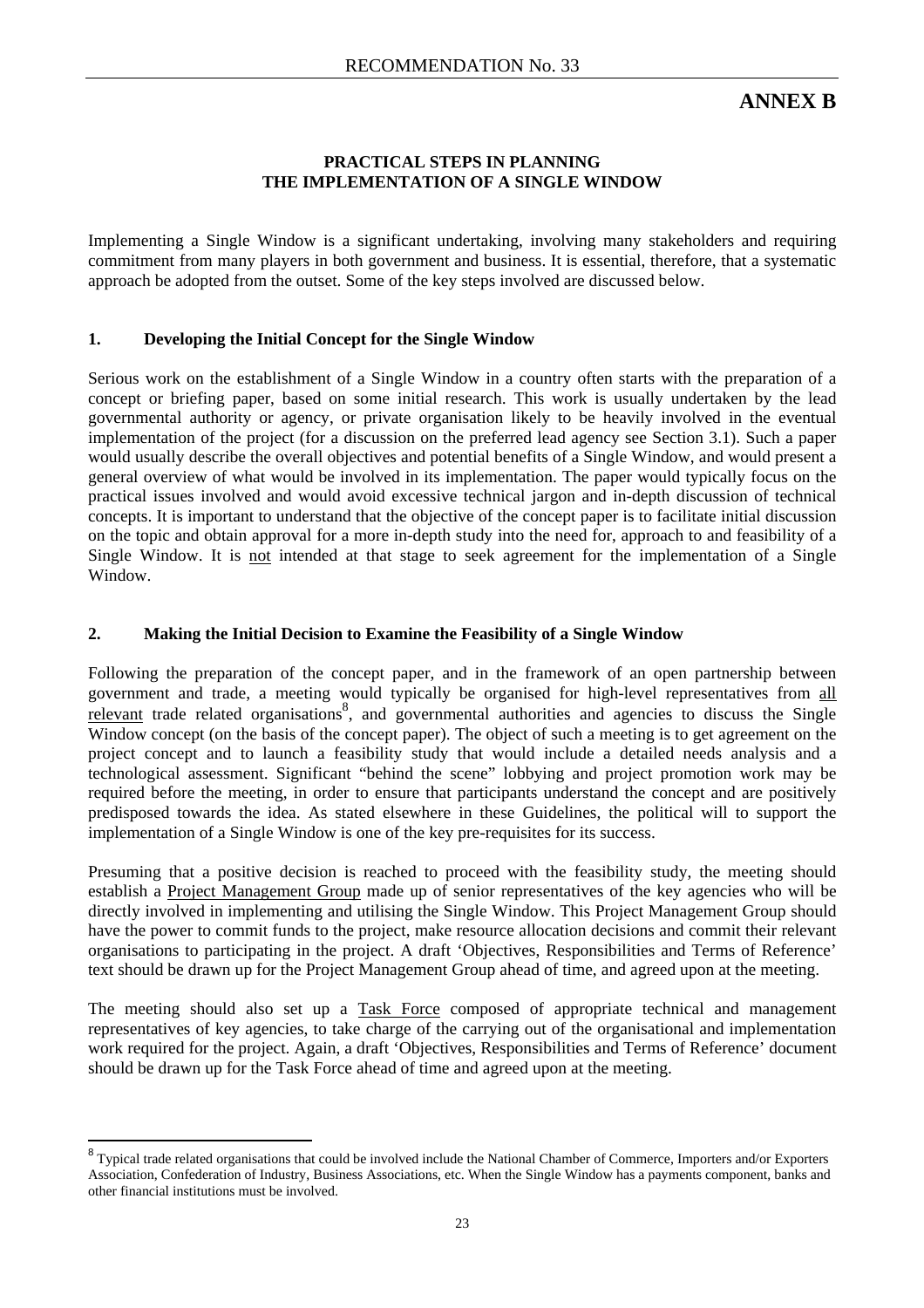#### **3. Undertaking the Feasibility Study**

The feasibility study is a key element of the overall Single Window development. The study should determine the potential scope of the Single Window, the level and type of demand, possible scenarios for implementation, potential for and nature of a pilot implementation, resources required (financial, human, technical, etc), potential benefits and risks, a time frame, and an implementation and management strategy. It is strongly recommended that this study be based on direct face-to-face interviews with key players in both government and trade, complimented by relevant questionnaires to collect information from a wider circle of potential participants and users. *Some of the key areas that should be covered in the feasibility study are presented in Annex C*.

The objective of the feasibility study is to provide decision-makers with an insight into the options available and their consequences for each governmental authority. The study should provide advice on which option is preferable and feasible for the country, the manner in which the implementation should take place (i.e. full or phased implementation), the possible steps for a phased implementation, the nature and extent of an initial pilot implementation, the potential for revenue collection (for fees, duties, etc), the identification of 'key' deliverables and a recommended timetable for development and implementation.

It is important to emphasise here that the development of a Single Window does not presuppose the existence of or requirement for a sophisticated computerised information system for the receipt, storage and sharing of information. Clearly information technology can have a huge positive impact on the potential for sharing information in a Single Window context, and this is the more common approach in Single Windows reviewed in the development of the Guidelines. However, it is possible to develop a manual Single Window, whereby the relevant documents are submitted in one central location and are subsequently redistributed to the relevant governmental authority or agency.

It should also be stated that, when considering the technical requirements for a Single Window, the value of and investment in existing legacy systems should be respected. Although it may sometimes be necessary to replace such systems, a practical approach for sharing and exchanging information between agencies may well be the establishment of a central portal or gateway.

#### **3.1 Use of Consultants**

A decision will have to be made as to whether the feasibility study should be undertaken in-house by the project Task Force itself or contracted out to a third party. The major advantage of hiring external consultants is that the report is more likely to have an independent focus; also, the consultants can perhaps put forward comments and recommendations that would be difficult for individual government agencies to suggest (for political or other reasons). Furthermore, the necessary skills, experience and required time may not be available in-house to undertake the analysis within the time frame required. However, the major disadvantage of undertaking the work through consultants is that the report may be seen as an external one not connected to the key players in the organisation (i.e. there may be little or no buy-in to the report). A third option is to hire consultants to assist the Task Force in undertaking the feasibility study, but clear lines of authority and responsibility would then have to be defined for this option. The actual approach adopted will generally be decided on the basis of available resources, the time frame for the report and also political considerations.

#### **4. Consideration of the Feasibility Study Report**

The findings of the feasibility study will have to be considered and approved by the Task Force and eventually submitted for consideration by the Project Management Group. Sufficient time should be allowed for this process, as it is essential to have the maximum input and agreement before the report is finalised.

After the study has been accepted by the Task Force and Project Management Group, and a preferred Single Window option and the accompanying implementation option chosen, these decisions should be presented to the wider government and trade community. A good approach to this is the organisation of a national symposium on the establishment of a Single Window, where the Task Force (and/or consultants in the case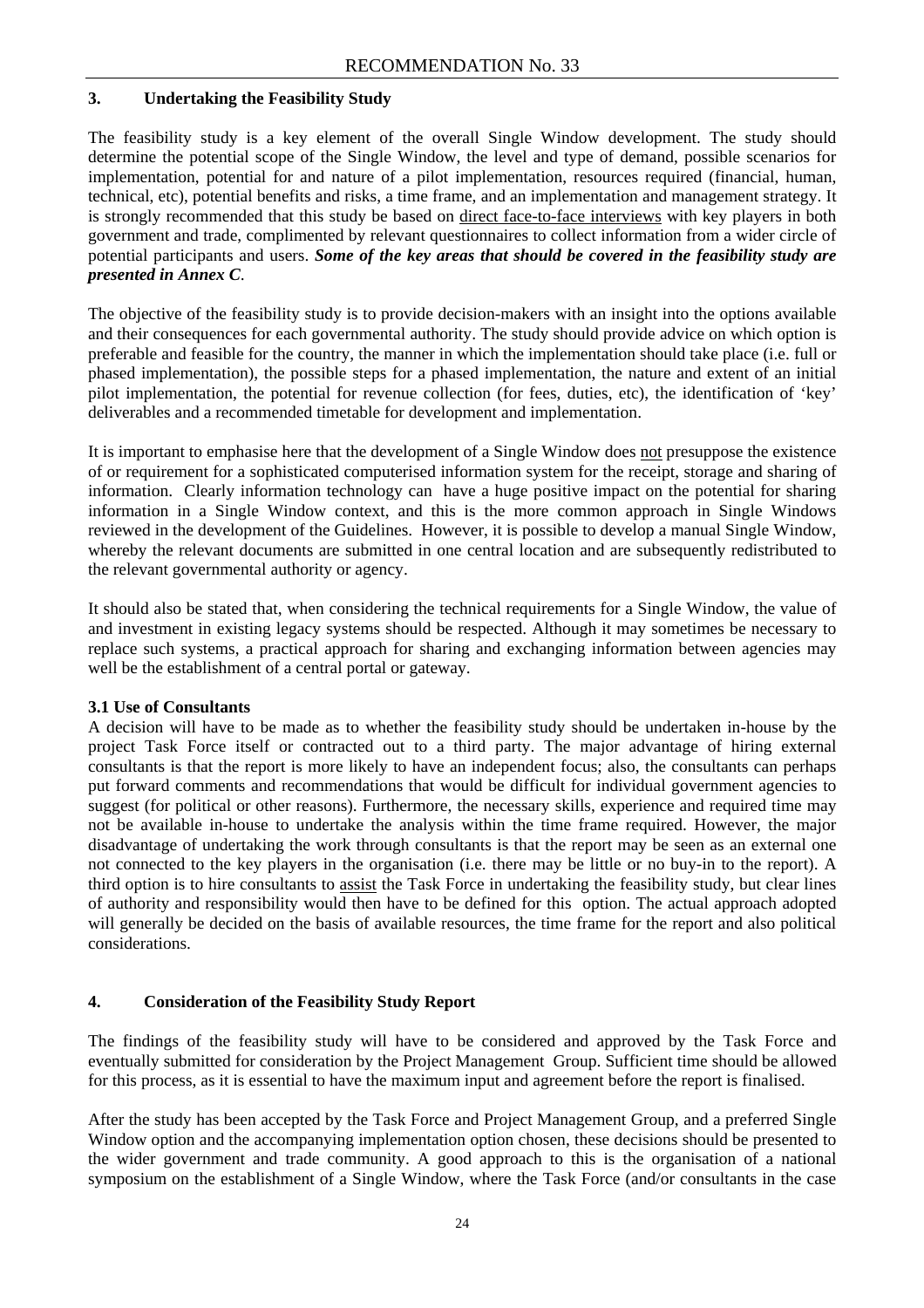where the work was contracted out to a third party) can present the research findings and preferred option for implementation. Apart from the obvious communications value, such an exercise will help to ensure that important areas have not been missed in the analysis and that the proposed Single Window option, including proposed pilots and/or phased implementation, makes sense to and has the support of the user community, before the final implementation decisions are made.

#### **5. Implementation (Pilot, Phased and/or Full)**

Irrespective of whether a pilot, phased or full implementation has been decided, it is essential that a clear project management approach be adopted throughout the project implementation. The project management plan[,](#page-28-0) which must be formally agreed upon by both the Project Management Group and the Task Force<sup>9</sup>, should contain a set of clearly defined interrelated tasks and event milestones that can assist the Task Force and the Project Management Group to plan, execute, monitor, evaluate, and adjust the project implementation. There are many well-established approaches to project management and several good software programmes available to assist in this process. The Project Management Plan should contain:

- A clear statement of the project's scope, goals and objectives;
- A statement on key deliverables, responsibility for delivery, time frame and milestones for completion;
- Definition of the roles and responsibilities of the various participants, including a clear agreement on who is in charge of the project (the project manager) and the level of authority of this manager;
- Specification of the management and monitoring responsibilities of the project manager and the line of authority and communication between the project manager, Project Management Group and the Task Force;
- A clear strategy for communicating with project stakeholders and potential users on a regular basis throughout the implementation, including an agreement on what information needs to be communicated with what groups and in what manner and frequency;
- A clear and agreed project budget, including financial and human resources; it is essential that the necessary funds and personnel be allocated to the project from the outset;
- A clear statement of the project risks (such as a cutback in budget, delay in required legal reforms, etc.) and an agreed response plan (to the best extent possible) to manage these risks, including contingency plans for high-level risks;
- Agreement on the criteria for measuring the project success;
- An agreed project review and feedback mechanism to provide ongoing monitoring of the project process and to deal with any changes in the implementation that may be required.

As with the needs analysis and feasibility study, a decision will have to be taken as to whether the work will be carried out by internal or external resources. For external contracts, the tendering process will obviously have to comply with existing governmental regulations, which vary from country to country. However, it is suggested that the process should be open, should have clear evaluation criteria (points) agreed by the Project Management Group before the tender is issued (and included in the actual tender documentation), and the tender committee should have representatives from all key organisations involved in the project.

<span id="page-28-0"></span><sup>&</sup>lt;sup>9</sup> A decision will have to be made as to whether the initial Project Management Group and Task Force should continue "as is" or should be reconstituted (a recommendation in this regard will likely be contained in the feasibility study).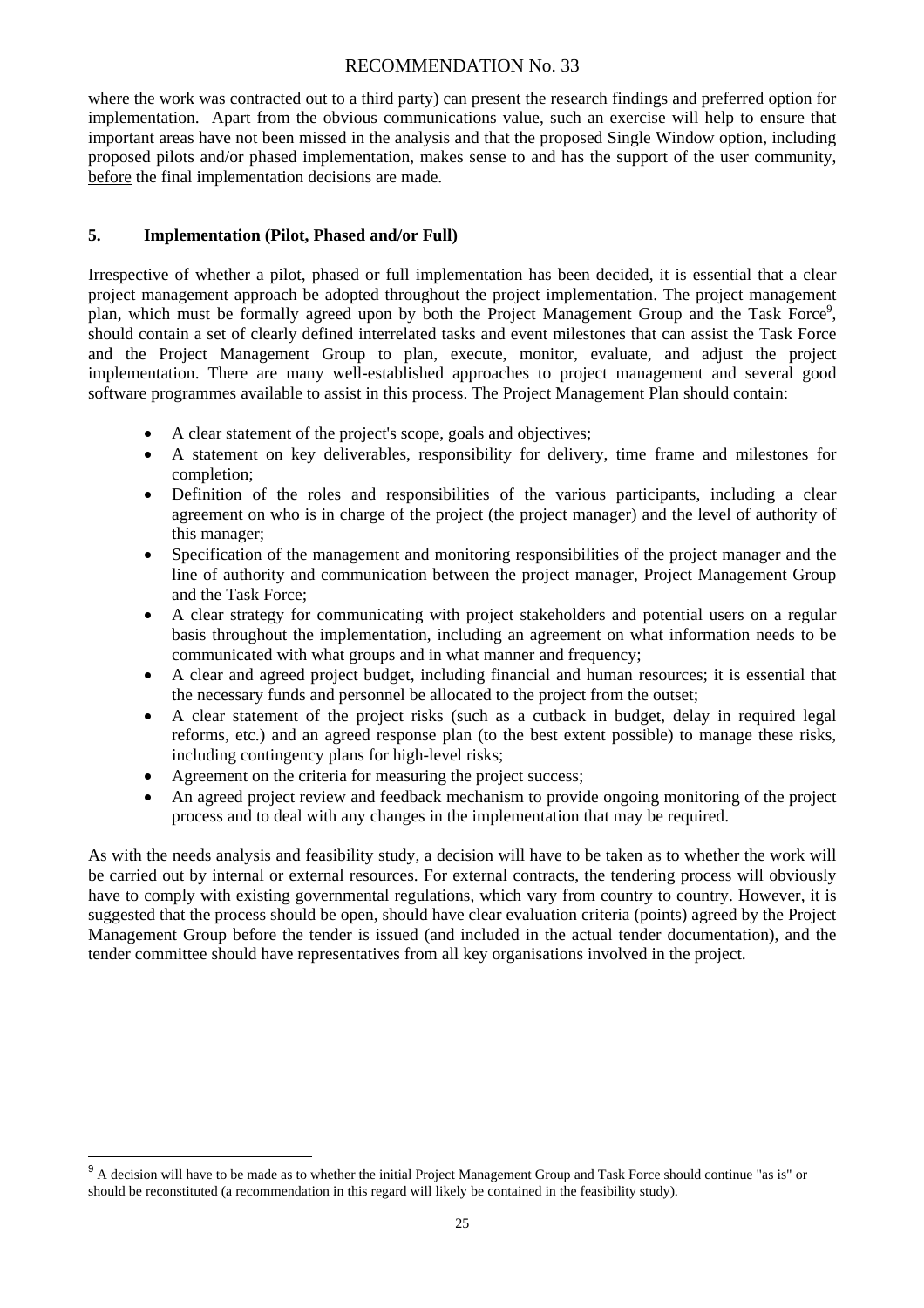## **ANNEX C**

#### **KEY COMPONENTS OF THE FEASIBILITY STUDY**

The feasibility study should cover the following areas:

#### **Project Needs and Potential of a Single Window**

- Examine existing requirements, procedures, and processes for the submission of import, export and transit documents and information to government to:
	- Identify key governmental authorities and agencies that can potentially be involved in the system;
	- Determine the extent to which it is possible to harmonise and simplify these requirements, procedures, information flows and documents. In particular, explore possibilities for ensuring the single submission of documents and information;
- Consider the potential of the Single Window to address trade security issues;
- Identify the needs of potential users, especially regarding the design of the eventual service and associated interfaces (either electronic or physical);
- Consider "best practice" methods in existing Single Windows. This may involve visits to operational Single Windows;
- Consider the need for and approach to generating the required political support for the project.

#### **Organisational Aspects**

- Examine the overall organisational aspect of the proposed Single Window to determine:
	- Which governmental authorities and agencies should be involved;
	- Which governmental authority/agency, or private organisation should lead the running of the Single Window project - government, private owner under government contract or completely privately-owned by business (service provider);
	- Whether the Single Window should be centralized or decentralized;
	- Should it be an active or passive program;
	- Should a payment system be part of the Single Window system;
	- Should participation be voluntary or mandatory;
	- Should common risk profiles/compliance assessments be part of the system and should they be developed and/or shared;
	- Who bears the risk if/when something goes wrong.

#### **Human Resources and Training**

Review and document existing personnel resources within the relevant governmental authorities and agencies for the project development, implementation, and operation, and consider training, additional staffing and management requirements related to the implementation of the Single Window.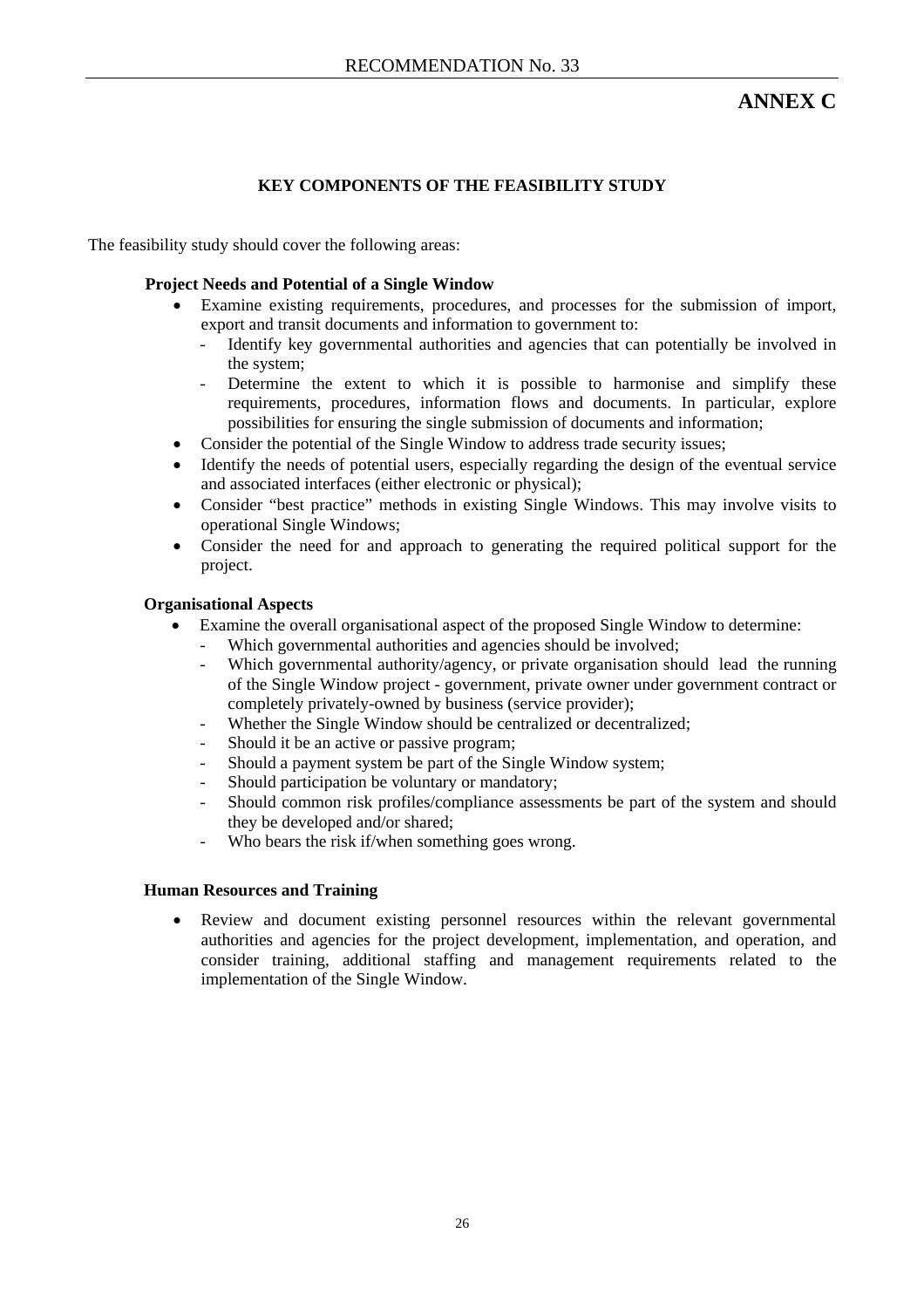#### **Legal**

• Review the legal issues, privacy legislation and data protection laws associated with the implementation of a Single Window, including the submission of information by traders, the exchange of information between various governmental authorities and agencies, and issues related to the use of electronic signatures.

Note: Exchange of information between governmental authorities or agencies requires an appropriate statutory gateway. Exchange of information between governmental authorities or agencies is often restricted to trader consent, disclosure by order of a court, or in the public interest. Also, data protection legislation may affect the obtaining, use and disclosure of personal data.

#### **Technical aspects of a Single Window**

- Review existing technical systems for receiving, storing and exchanging the above information;
- Determine overall technical requirements, including specific requirements for additional systems development, interfaces, outlets and the possible development of interface systems to existing legacy systems for the proposed scenarios;
- Determine if existing systems will be able to handle (likely) increases in the volume and flow of data;
- Examine issues related to the verification and authentication of data;

**Note:** The development of a Single Window presents an ideal opportunity to consider the benefit of implementing related changes in the collection of information, such as those related to web-based technology.

#### **Information and Documentation**

- Review the existing set of trade documents in use and determine whether these need to be aligned, harmonised and/or simplified (preferably according to the UN Layout Key). Determine what data will be required; how it will be submitted; and in what format (electronic (EDI? XML? Other?) or paper);
- Determine who can submit the data or documents (Importers/Exporters, Customs Brokers, Agents);
- Determine how the data should be shared amongst participating governmental authorities and agencies and where it should be stored, etc.
- Consider how the data could be exchanged with administrations in other countries;
- Consider how the data could be used for risk analysis and other related purposes;
- Quantify the potential benefits of making better use of data held in commercial systems and records in meeting government requirements and helping to reduce business compliance costs in the transmission of information.

**Note:** A minimum data set must be agreed upon amongst all parties, including the format, data fields and data elements. These should be in conformity with international standards (e.g. UNECE/ISO UNTDED and the World Customs Organisation data model).

#### **Impact assessment**

- Examine the potential impact of the project on existing systems, procedures, employment, job descriptions, etc;
- Consider potential social and cultural issues that may arise in connection with the establishment of the Single Window;
- Consider the potential response of groups or organisations that may perceive the Single Window as a threat (groups or organisations that may have a vested interest in maintaining the status quo);
- Consider the possible impact of the Single Window on reducing corruption and the effect this may have;
- Recommend an appropriate change management strategy for the project.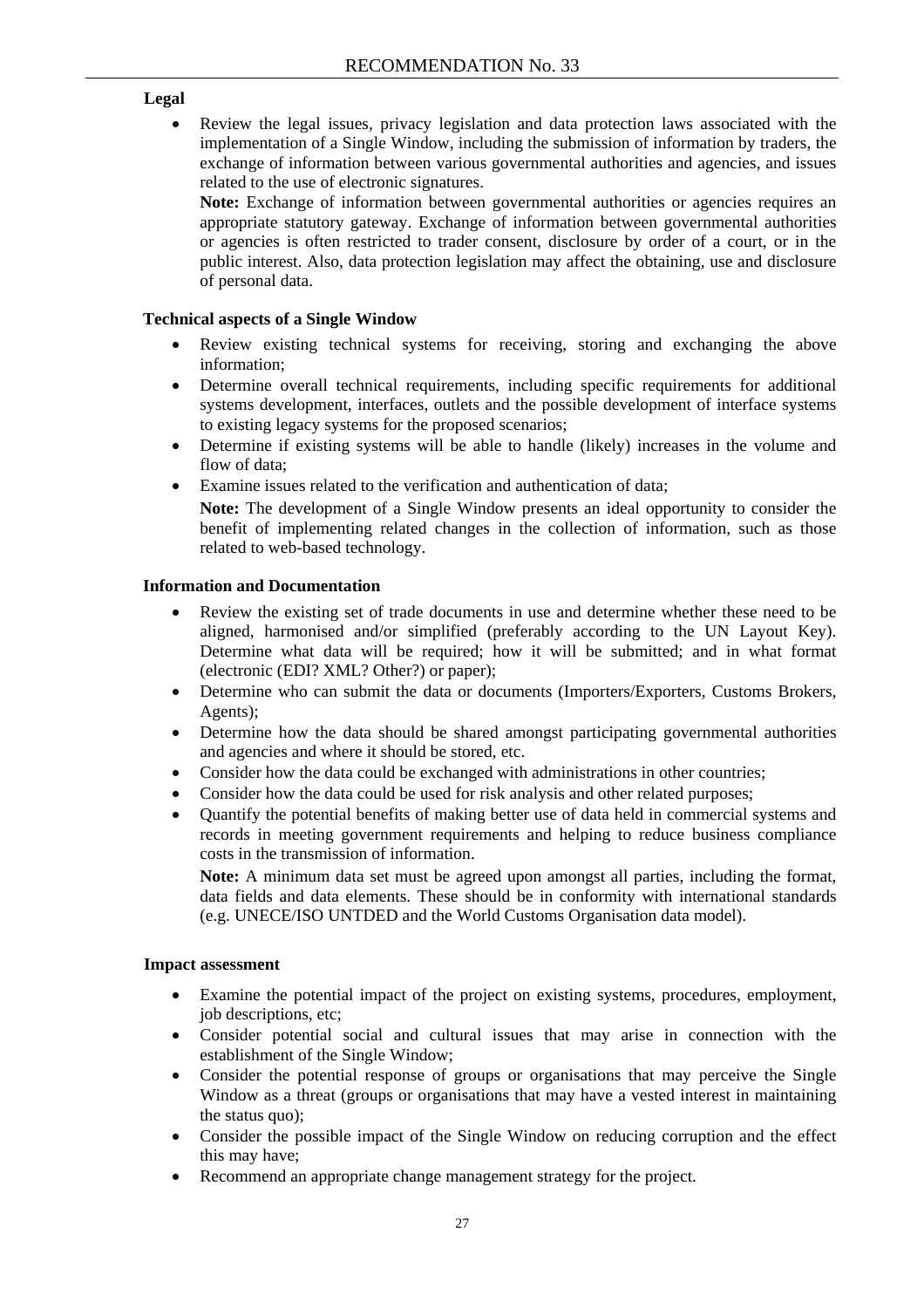#### **Implementation Options**

- Develop implementation options, specifying proposed operational models, relevant governmental authorities and agencies that would be involved, suggested lead governmental authority or agency, or private organisation, services to be provided, potential costs and benefits, and time frames for implementation;
- Suggest whether a full or partial implementation process should be undertaken. Factors to be considered relate to the availability (or lack thereof) of resources for full project implementation (financial, human, technical, etc), different levels of need of the relevant governmental authorities and agencies and the significant difference in time and or resources required by different agencies to:
	- Achieve the required legislative changes to operate a Single Window;
	- Develop, or modify where necessary, existing legacy systems;
	- Generate the required level of commitment for project implementation;
- Make recommendations regarding a pilot implementation for the project.
	- **Note:** In some cases, it may be worthwhile to opt for 'staggered' implementation, with short-term enhancements that still deliver adequate benefits to make the project attractive to the trade, while moving closer to the desired (electronic) 'joined up' government/trade system in the longer term. However, when implementing an approach in stages, it is essential that initial infrastructural changes support the long-term solution identified in the needs analysis and feasibility study. Also, short- or medium-term solutions must be properly costed and assessed against strategic criteria before any decision is taken regarding implementation.

#### **Business Model**

- Develop a Business Case for the establishment of a Single Window under each proposed scenario, including an estimate of the initial and operating costs, value of the benefits, sustainability, possible mechanisms for revenue collection and sources of project financing;
- Determine the resources needed to complete the project from research to implementation;
- Assess the extent to which resources from governmental authorities and agencies, including central funding, would be required to develop a full project plan, the timescales needed to develop that plan and to implement the project;
- Examine the potential for a public-private partnership approach to the implementation of the project, including revenue streams;
- Identify the key risks that the Single Window project may face. In particular, operational, legal, and infrastructural issues that could make it extremely difficult to deliver a solution at both a reasonable cost and a sufficiently attractive service level to encourage trade take-up should be identified.

#### **Promotion and Communications**

• Recommend a promotion and communications strategy for the development and operation of the Single Window. This is essential to keep all stakeholders informed and "on-board" throughout the project.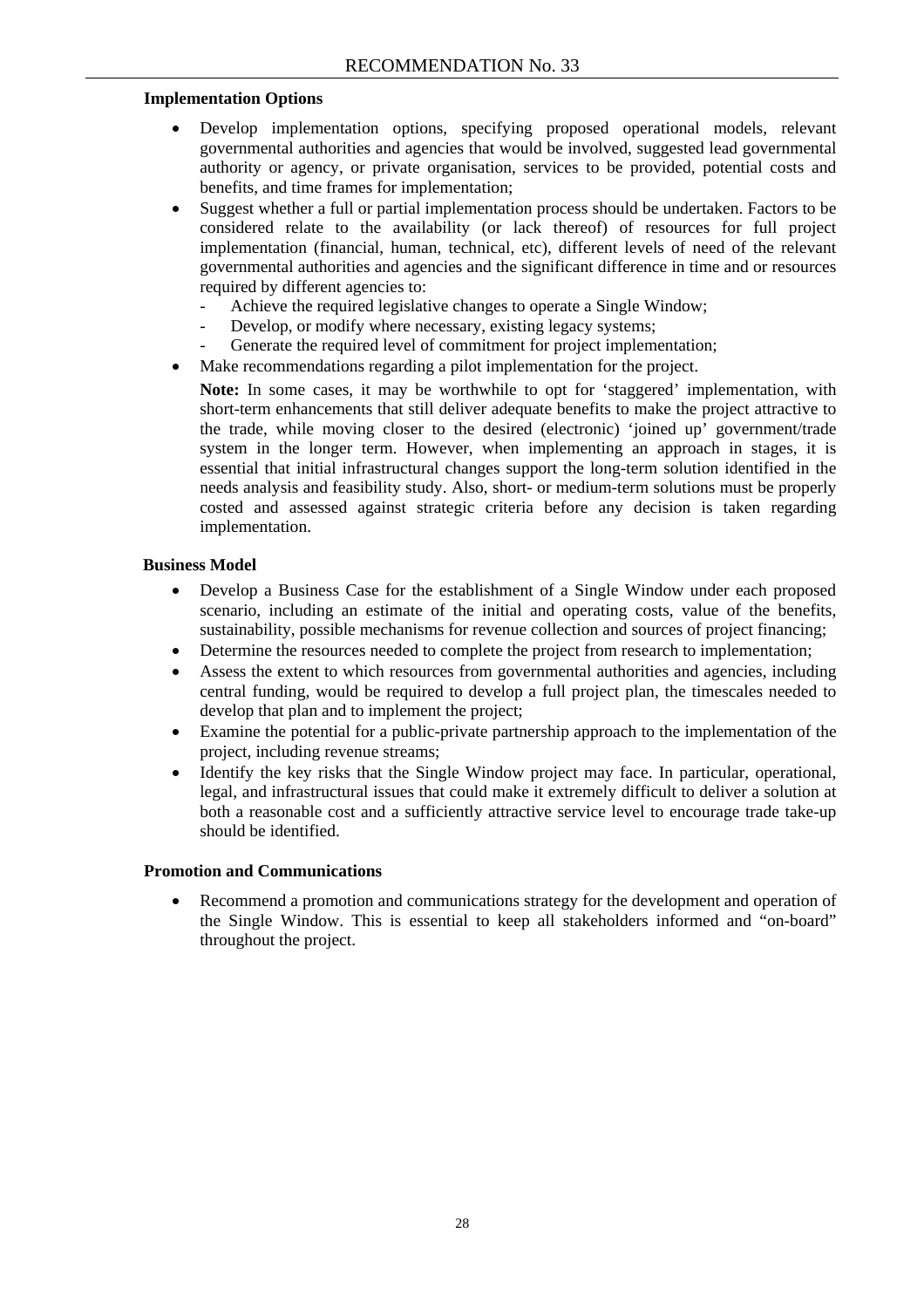#### **TOOLS AVAILABLE TO ASSIST IN IMPLEMENTING A SINGLE WINDOW**

When implementing a Single Window, governments and trade are strongly encouraged to consider the use of relevant recommendations, standards and existing tools that have been developed over the past number of years by intergovernmental agencies and international organisations such as UNECE, UNCTAD, WCO, IMO, ICAO and the ICC. Some of the instruments in this category are described below, listed by the organisations in charge of their use.

#### **UNITED NATIONS CENTRE FOR TRADE FACILITATION AND ELECTRONIC BUSINESS (UN/CEFACT), UNECE**

In its capacity as the international focal point for trade facilitation standards and recommendations, UNECE, through its Centre for Trade Facilitation and Electronic Business (CEFACT), develops and maintains instruments meant to reduce, simplify, harmonize and automate procedures, information flow and paperwork in international trade. Some of the main Recommendations in this respect are as follows<sup>10</sup>:

#### **Simplification and Harmonisation of Trade Procedures**

**Recommendation Number 18 - Facilitation Measures related to International Trade Procedures:** Contains a series of recommendations regarding the simplification and harmonisation of international trade procedures, including specific recommendations regarding the submission of information to governments in relation to the movement of goods. Each section describes the application area, outlines the procedures and documents covered, and describes the particular problems for which facilitation measures are provided.

**Recommendation Number 4 - National Trade Facilitation Bodies:** Emphasises the need for a strong government-trade partnership in trade facilitation matters and recommends that Governments establish and support national trade facilitation bodies with balanced private and public sector participation in order to identify issues affecting the cost and efficiency of their country's international trade.

#### **Trade Documents**

 $\overline{a}$ 

**Recommendation Number 1 - United Nations Layout Key for Trade Documents:** Provides an international basis for the standardization of documents used in international trade and transport, including the visual representation of such documents. The UN Layout Key is intended particularly to serve as a basis for designing aligned series of forms employing a master document in a reprographic one-run method of document preparation; it can also be used to develop screen layouts for the visual display of computerized information.

**UN/CEFACT has also developed** a range of other Recommendations related to Trade Documents, such as Recommendation Number 6 - Aligned Invoice Layout Key, and Recommendation Number 22 - Layout Key for Standard Consignment Instructions.

<span id="page-32-0"></span><sup>&</sup>lt;sup>10</sup> Please refer to [http://www.unece.org/cefact/trafix/bdy\\_recs.htm](http://www.unece.org/cefact/trafix/bdy_recs.htm) for a full list of UN/CEFACT recommendations.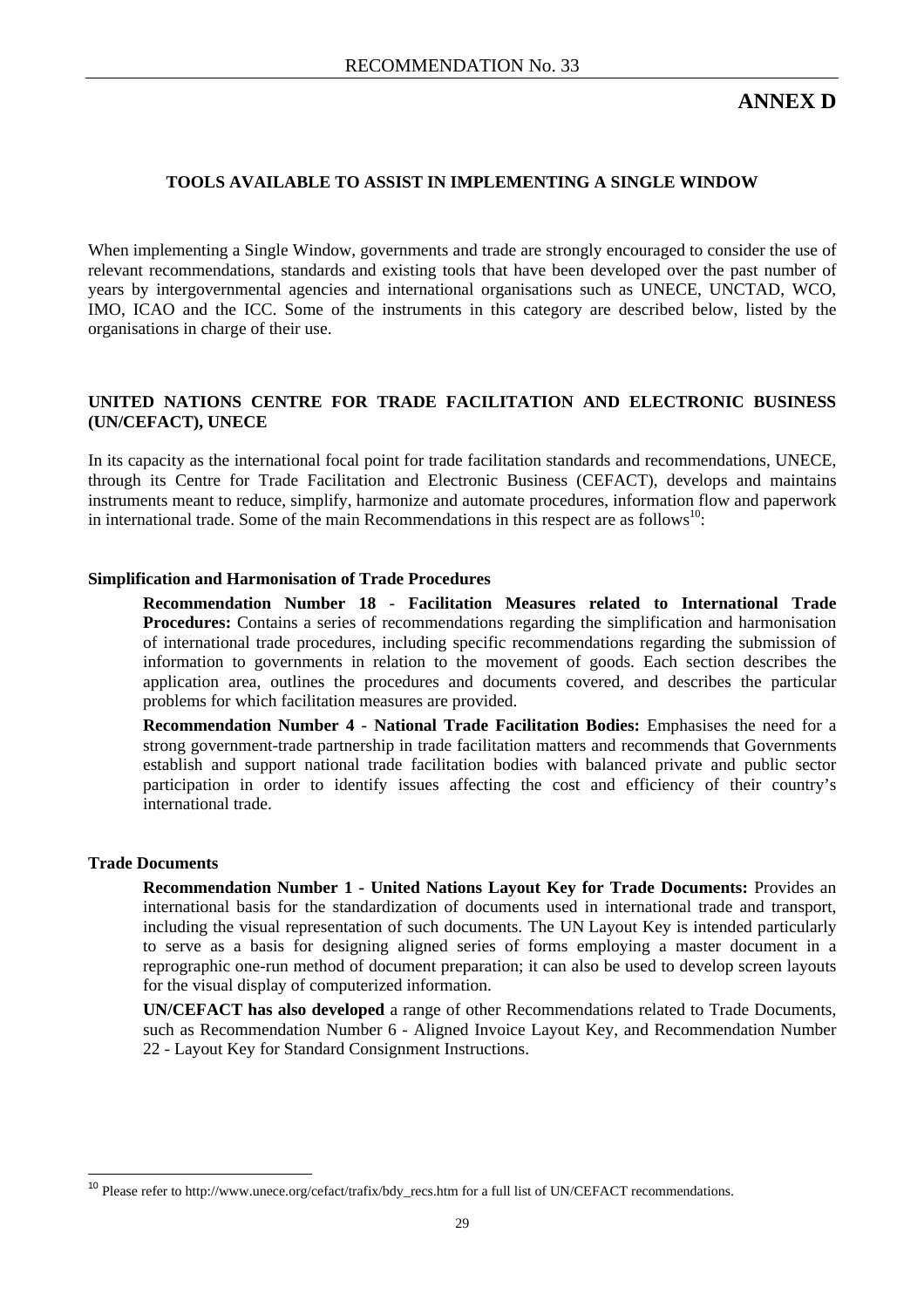#### **Codes for International Trade**

**Recommendation Number 16: UN/LOCODE - Code for Ports and other Locations:**  Recommends a five-letter alphabetic code for abbreviating the names of locations of interest to international trade, such as ports, airports, inland freight terminals, and other locations where Customs clearance of goods can take place, and whose names need to be represented unambiguously in data interchange between participants in international trade. The UN/LOCODE's code list currently contains 60,000 codes for locations around the world.

**UN/CEFACT has also developed** a range of other recommendations related to codes for international trade transactions, such as Recommendation Number 19 - Codes for Modes of Transport; Recommendation Number 20 - Codes for Units of Measurement used in International Trade.

#### **Recommendations for Information and Communications Technology (ICT)**

**Recommendation Number 25 - Use of the UN/EDIFACT Standard:** Recommends coordinated action by Governments to promote UN/EDIFACT as the single international standard for electronic interchange of data (EDI) between public administrations and private companies of all economic sectors world-wide. There are currently over 200 UN/EDIFACT messages available for the exchange of data between organizations.

**UN/CEFACT has also developed** a range of other Recommendations related to ICT for international trade including:

- Recommendation Number 14 Authentication of Trade Documents by means other than signature;
- Recommendation Number 26 Commercial Use of Interchange Agreements for Electronic Data Interchange;
- Recommendation Number 31 Electronic Commerce Agreement;
- Recommendation Number 32 Recommendation on E-Commerce Self-Regulatory Instruments.

**Trade Data Element Directory (TDED, ISO 7372)** contains the standard data elements, which can be used with any method for data interchange on paper documents as well as with other means of data communication. They can be selected for transmission one by one, or used within a particular system of interchange rules, e.g. the UN/EDIFACT. The Directory provides a common language for terms used in international trade and facilitates the interchange of data. UNTDE is a component of aligned, UNLK conform trade documents. The directory has been the basis for the first UN/EDIFACT releases and will be integrated in the future UN/CEFACT core component directory. The WCO data harmonization initiative is based on TDED definitions.

#### **Other Tools for Implementation**

**United Nations electronic Trade Documents (UNeDocs):** is a tool based on the UN Layout Key to provide standard based trade documents in paper and electronic format. Traders and administrators can use the documents either in paper or electronic format depending of their needs. UNeDocs provide precise specification of the form layout and the data requirements. The increased precision facilitates the implementation of efficient and automated procedures. The documents facilitate the transition from paper-based information processing to electronic document exchange. UNeDocs mitigates the digital divide by providing low cost solutions for the digital documents.

**Modelling: UN/CEFACT Modelling Methodology (UMM)**: It is often useful at the development stage of a project to develop a model of the processes involved in submitting import and export information to government. This model can be very useful in understanding the processes and information flows and will assist in the further analysis and development and automation of the project.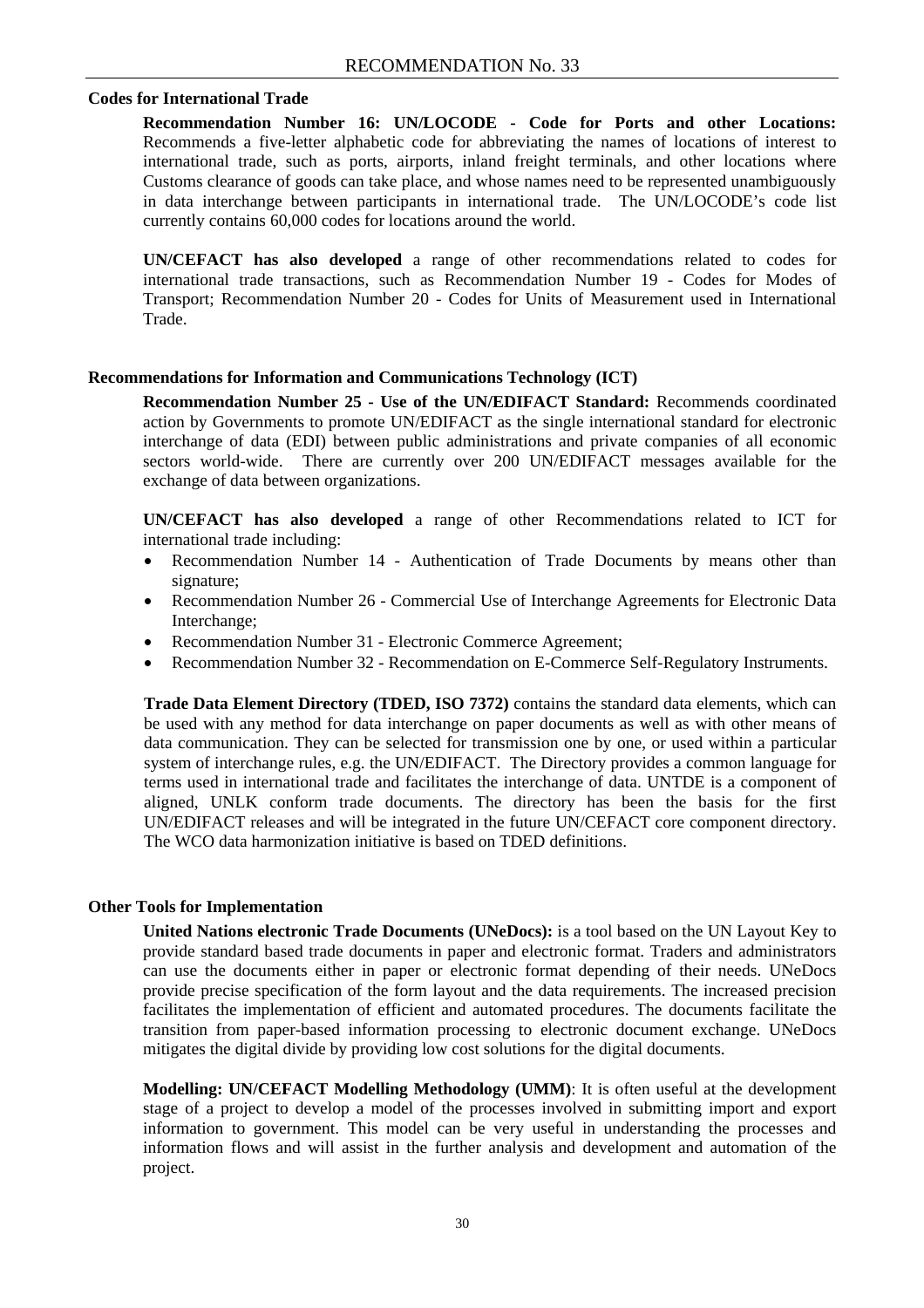#### **WORLD CUSTOMS ORGANIZATION (WCO)**

For many years, the WCO has been making progress on the simplification and harmonization of international Customs instruments and procedures. The WCO developed and introduced the Harmonized Commodity Description and Coding System, which is used world-wide as the basis for classifying goods and for the collection of duties and taxes. The WCO is administering the WTO Valuation Agreement and developed harmonized non-preferential rules of origin under the WTO Agreement on Rules of Origin. The WCO has also revised the International Convention on the Simplification and Harmonization of Customs Procedures (the Revised Kyoto Convention).

**WCO Revised Kyoto Convention:** The Revised Kyoto Convention contains a binding provision for Customs to ensure that where goods must be inspected by Customs and other competent authorities that these inspections are co-ordinated and where possible carried out at the same time. In addition, the Convention also addresses the operation of joint controls at common border crossings, the establishment of juxtaposed customs offices and the sharing of information with other bodies.

**WCO Customs Data Model:** The WCO Customs Data Model is a harmonized and standardized maximum framework for data requirements for Customs and other official cross-border related purposes. The Customs Data Model supports the operation of single window systems and allows the sharing of information nationally and internationally. The Customs Data Model is based on the UNTDED, applies UN/CEFACT's Modelling Methodology (UMM) and refers to a range of UN, ISO and other international code standards such as the UN/LOCODE. The Customs Data Model contains currently message implementation guidelines only for UN/EDIFACT but will offer XML specifications in future versions.

**WCO Unique Consignment Reference (UCR):** The WCO UCR is a concept using ISO 15459 (ISO License Plate) compliant numbering systems or equivalent industry solutions such as applied for example in the express carrier industry to uniquely identify consignments in international trade from origin to destination. The UCR establishes an information and documentation link between the supplier and the customer in an international trade transaction and requires this reference to be used throughout the entire supply chain. The UCR has to be linked with the transport references, where the UCR is not already serving also as the transport reference. The UCR can be used as the common access key for national and international data sharing.

#### **UNITED NATIONS CONFERENCE ON TRADE AND DEVELOPMENT (UNCTAD)**

#### **The Automated System for Customs Data (ASYCUDA)[11](#page-34-0)**

ASYCUDA is a computerized customs management system that covers most foreign trade procedures. The system handles manifests and customs declarations, accounting procedures, and transit and suspense procedures. It generates trade data that can be used for statistical economic analysis. The ASYCUDA software is developed in Geneva by UNCTAD and operates on microcomputers in a client server environment. ASYCUDA is fully compliant with international codes and standards developed by ISO (International Organisation for Standardisation), WCO (World Customs Organization) and the United Nations. ASYCUDA can be configured to suit the national characteristics of individual Customs regimes, national tariffs and legislation. The system also provides for electronic data interchange (EDI) between traders and Customs using EDIFACT (Electronic Data Interchange for Administration, Commerce and Transport) rules.

The most recent Web-based version of ASYCUDA will allow Customs administrators and traders to handle most of their transactions via the Internet. The new e-Customs platform, dubbed AsycudaWorld, will be particularly useful to developing countries, where poor fixed-line telecommunications are a major problem for e-government applications. It is also powerful enough

 $\overline{a}$ 

<span id="page-34-0"></span><sup>&</sup>lt;sup>11</sup> For more information on ASYCUDA, visit the web-site: www.asycuda.org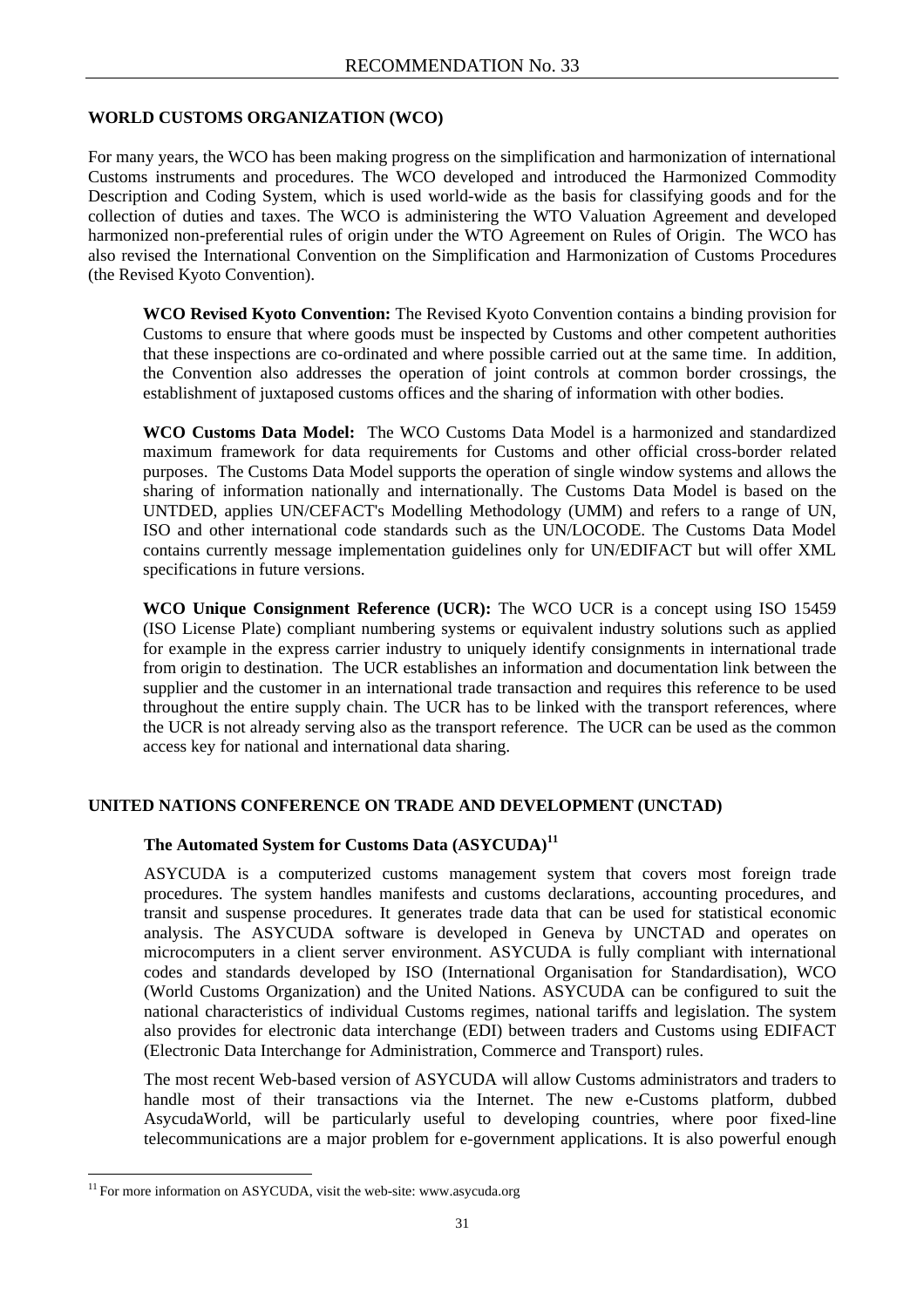to accommodate the operational and managerial needs of Customs operations in any developed country as well. AsycudaWorld will mean even greater tax revenue collection and lower transaction costs than are already provided by the current version of the system, ASYCUDA++, making it a showcase for e-government. A secondary benefit is the provision of information to facilitate measures to combat fraud, corruption and illicit trafficking, as it gives Customs authorities in different countries a tool for working together online.

#### **INTERNATIONAL MARITIME ORGANIZATION (IMO)**

IMO addresses the issues related to facilitation of international maritime traffic, through its Facilitation Committee (FAL Committee). These issues include, e.g. simplification of formalities, documentary requirements and procedures on the arrival and departure of ships and harmonization of documents required by the public authorities (standardized IMO FAL Forms). Electronic business in the area of maritime traffic is one of the most important issues, which are currently under discussion in the FAL Committee. IMO has also recognized the pressing need for "a single window concept" and "pre-arrival information" to allow all the information required to be provided for and by a visiting ship to a port, including that required by the public authorities, through one point of entry. Proposed amendments to the Annex to the FAL Convention to specifically address the single window concept, together with other proposed amendments, are under consideration by the FAL Committee.

**The Convention on Facilitation of International Maritime Traffic, 1965 (FAL Convention):** The Convention on Facilitation of International Maritime Traffic is an international convention that has addressed:

- facilitation of international maritime traffic;
- prevention of unnecessary delays to ships, their crews, passengers and cargoes; and
- unification and simplification of formalities, documentary requirements and procedures.

Amongst others it deals in the Annex, Section 1, C with electronic data-processing techniques for exchange of information.

**The IMO Compendium on Facilitation and Electronic Business (FAL.5/Circ.15, dated 19**  February 2001 and FAL.5/Circ.15/Corr.1): International-guidance that has been developed for exchange of information electronically and electronic means for the clearance of ships.

#### **INTERNATIONAL CHAMBER OF COMMERCE (ICC)**

ICC creates rules, norms, standards and tools for international trade. Though voluntary, ICC rules carry the force of law when incorporated into contracts and countries throughout the world abide by them because they have become indispensable in facilitating and harmonising international trade procedures and contracts across borders.

**ICC/UNCTAD Rules for Multimodal Transport Documents:** ICC/UNCTAD Rules set the only globally accepted standard for multimodal transport documents and frequently provide a basis for national legislation. Intended to avoid the problems that would arise for transporters from having to cope with a multiplicity of different regimes when drawing up contracts, the rules offer a uniform legal regime for private transport contracts and simplified documentation and practice.